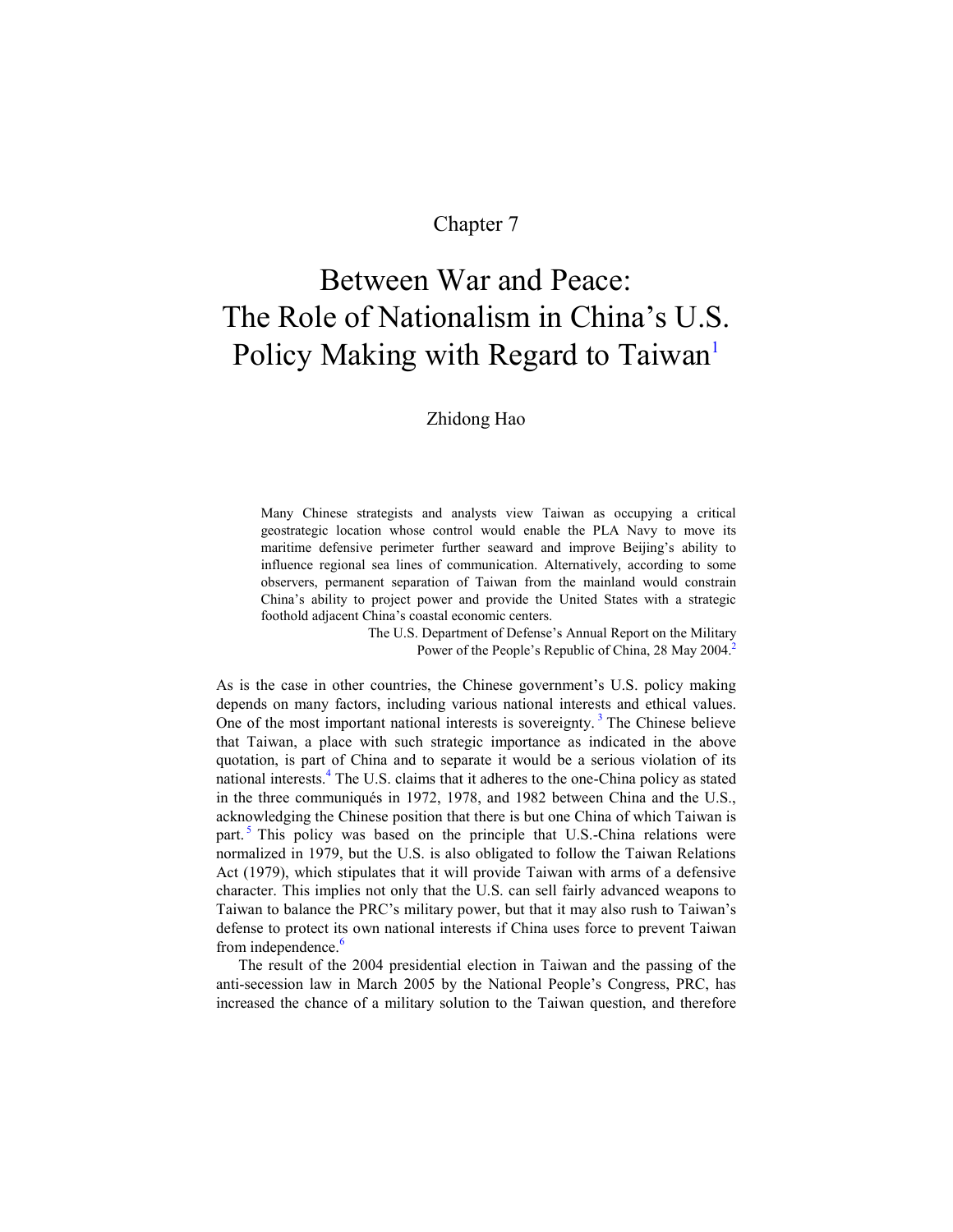the likelihood of a more intensified confrontation with the U.S. Under pressure from China and the U.S., the Chen Shui-bian administration claims that it will not rewrite the entire constitution or change the name and flag of the Republic of China. Some in the Democratic Progressive Party have also contemplated their own one-China policy. But the Chen administration has taken steps to continue to move toward de-Sinicization and independence by appointing those who favor independence to his cabinet and transforming the constitution in such a way that it will be almost entirely new.

Both China and the U.S. face a dilemma. They want to maintain the status quo. China wants to focus on economic development, and the U.S. wants to focus on counterterrorism. Besides, maintaining the status quo has always been the U.S.'s best national interest.<sup>7</sup> Nobody wants to deal with an independent Taiwan at this time, because that would most likely mean that China would use force or other drastic means such as economic embargo, and the U.S. would have to decide whether and how it wants to intervene. Neither China nor the U.S. seems to want to fight a war with each other at this moment, but the question is whether or not they have a choice.

This possible scenario brings us to the issue of nationalism, as embodied by intellectuals of various kinds, and its role in China's U.S. policy making. How do various nationalisms conceive a future China in relation to Taiwan? How do these nationalisms affect China's U.S. policy making? There may be many conflicts between China and the U.S., such as those over trade, and those over the situations in the Middle East, Iraq, and elsewhere in the world. But the single most important conflict between the two nations is that regarding Taiwan. The paper will explore the ways in which nationalism, as embodied by various intellectuals, affects China's U.S. policy. This chapter will then answer the following questions: 1) In what ways is nationalism important? 2) What are possible Chinese nationalisms with respect to Taiwan? 3) What influence do collectivistic ethnic nationalism and its organic intellectuals have on China's U.S. policy making? 4) What influence may individualistic ethnic nationalism and the critical intellectuals have on China's U.S. policy making? 5) What are the implications of these nationalisms and their resultant foreign policy-making for war and peace across the Taiwan Strait? We contend that nationalism, especially collectivistic ethnic nationalism, plays a major role in China's U.S. policy making. A different nationalism, however, may lead to different results in U.S. policy making and different relations across the Taiwan Strait.

Using interviews, textual analysis, and the historical-comparative method, this chapter should help us better understand the dynamics between nationalism, intellectuals, and China's U.S. policy.<sup>8</sup> It doing so, we also hope to shed some light on the future of U.S.-China relations as well as the future of the Taiwan Strait.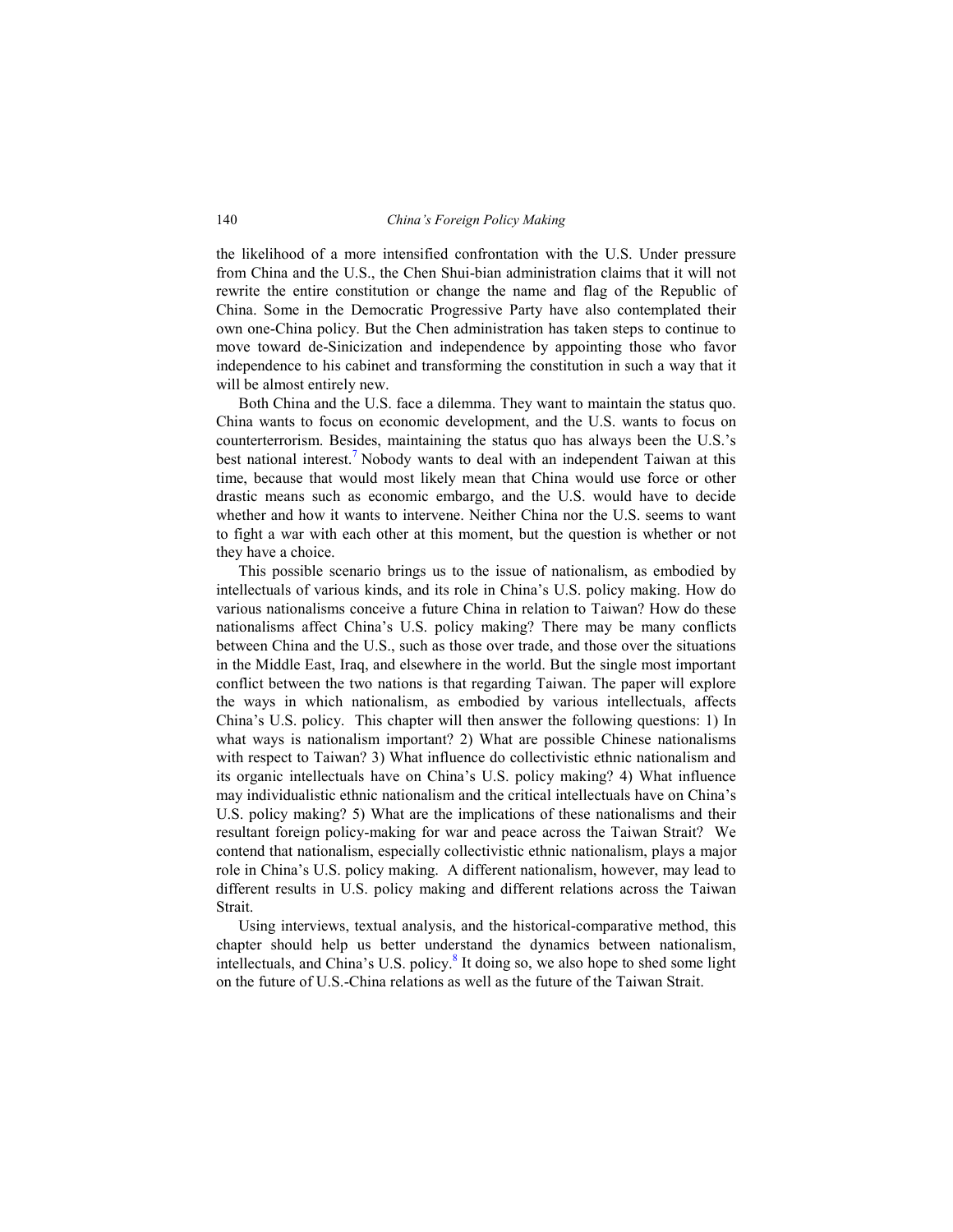#### **1. The Importance of Nationalism in National and International Conflicts**

Nationalism is a notoriously complex issue, and its impact is also multifaceted.<sup>9</sup> Let us begin with two examples. In 2003, two major events were of particular interest to us in this regard: the American invasion of Iraq, and the spread of the SARS epidemic and the ensuing dispute between Taiwan and mainland China at the World Health Organization conferences. We will now discuss these two events and their nationalist implications respectively.

The Bush administration believed that Iraq possessed weapons of mass destruction (WMD), and it was one of the sources of terrorism against the U.S. According to Ari Fleischer, the White House spokesperson, the war was fought in order to eliminate Iraq's WMD and stop the spread of terrorism.<sup>10</sup> Although there was no solid evidence to substantiate either of the claims, the majority of Americans still supported the war. There may be many more reasons for the invasion, including the neoconservatives' conception of the world,  $\frac{11}{11}$  but the phenomenon also illustrates one of the most powerful forces directing human action: nationalism.

One can argue that patriotism guided the American support of war. Patriotism, which usually means an unconditional love for and devotion to one's country, is based on a nationalistic ideology–an "us" versus "them" ideology. Because we are a nation (nationalism), we need to love it, just as one loves one's own family, and we need to protect ourselves against others (patriotism). If nationalism provides the binding for a national group to start a political movement and subsequent nationbuilding, then patriotism provides the push for that movement. One has to participate in the movement, whether one likes it or not. A patriot would say, "We love our country, our land, our culture, and our people; therefore, we need to support our government against foreigners." $12$ 

Both patriotism and nationalism entail viewing one's own country in relation to or against other countries. Therefore, the American war against Iraq was a patriotic war on the part of the government and of most Americans to protect themselves against foreigners. To be against the war was unpatriotic. Many Americans, however, believed that the war was unwise and unjust and that true patriotism was to speak out against the government for engaging in something they considered wrong and unjust. However, this interpretation of patriotism is most often not recognized by the mainstream, in the U.S. or elsewhere.<sup>13</sup>

The government does not always do what rational persons think as the wise and just thing, but a patriot will support the government anyway. The state may not be necessary, but the patriot will nevertheless support its building. For a patriot, support is unconditional, and he or she is willing to die for it. Anthony D. Smith writes, "Men don't allow themselves to be killed for their interests; they allow themselves to be killed for their passions." He states that "people do not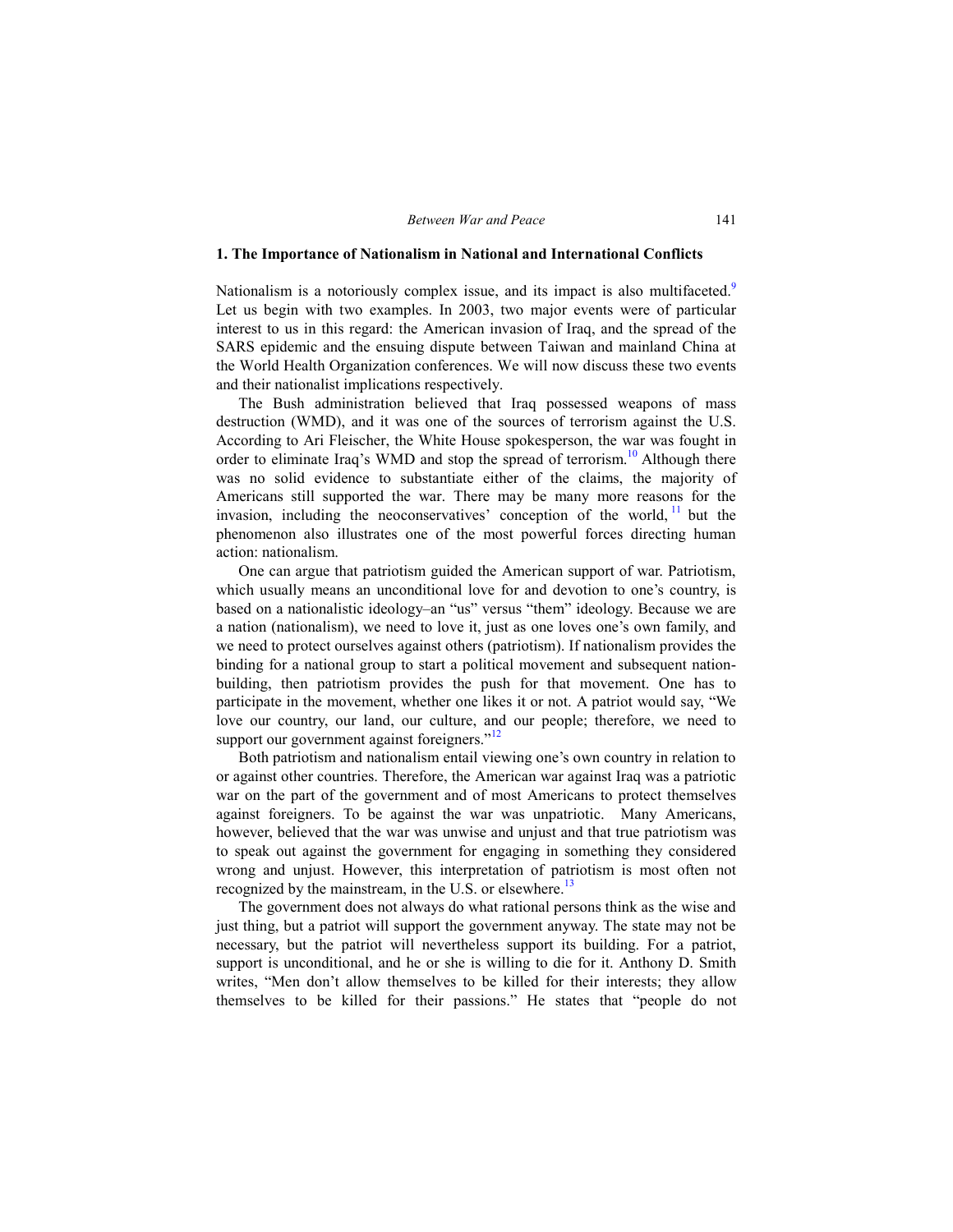voluntarily die for things that are rational."<sup>14</sup> Anderson reminds us that "nations" inspire love, and often profoundly self-sacrificing love."15 Many progressive and cosmopolitan intellectuals also "insist on the near-pathological character of nationalism, its roots in fear and hatred of the other, and its affinities with racism,"<sup>16</sup> or as Gellner says, its "murderous virulence."<sup>17</sup> That self-sacrificing and sometimes near-pathological passion is derived from patriotism, which in turn is derived from nationalism. Nationalism is the roots, and patriotism is the fruits. Nationalism provides the foundation, and patriotism provides the devotion. Patriotism cannot exist without nationalism, and is therefore part of nationalism.<sup>18</sup> With such passion, any nationalist war is then conceivable.<sup>19</sup>

Another example of nationalism is the dispute, following the SARS epidemic, between Taiwan and mainland China on Taiwan's membership or observer status in the World Health Organization (WHO), a United Nations agency. The Chinese government insisted that Taiwan was part of China and that the PRC government represented China. According to the U.N. charter, therefore, Taiwan could not become a member, since it was not a sovereign state.<sup>20</sup> The Taiwanese government claimed that Taiwan was a sovereign country and should be recognized as such or at least be given observer status. The mainland government, however, believed that to give Taiwan observer status, not to say membership, would be a move toward supporting Taiwan's independence.

Taiwan is not a formal member of WHO, so its communication with the U.N. agency is limited. The disputes between the two governments made it difficult, though not impossible, for them to share information and coordinate their efforts in fighting SARS. Though actual information loss from not joining WHO was likely negligible, since WHO and the U.S. Center for Disease Control had people stationed in Taiwan to help with the fight against SARS, the psychological loss was huge. Again, the end result was that ordinary people suffered from the lack of information and the psychological war between the two governments, which was not conducive to handling the disease. $21$  Compared with the hot war, such conflicts are minor, but they are a prelude to more serious crises.

Of course, nationalism is not always negative and does not always mean war. In fact, as Anthony Smith points out, historically embedded nationalisms are politically necessary and socially functional.<sup>22</sup> Politically, they can "make room for submerged and unrecognized culture-communities in a world of national states.<sup> $23$ </sup> Socially, "the myths, memories, symbols and ceremonies of nationalism provide the sole basis for...social cohesion and political action."<sup>24</sup> Patriotism often serves to mobilize the masses for good purposes in times of emergency, such as unexpected natural disasters.

As a double-edged sword, nationalism makes it possible for individual groups to assert their interests, but it also sets boundaries between groups and nations, which impede communication and hinder relationships, resulting in serious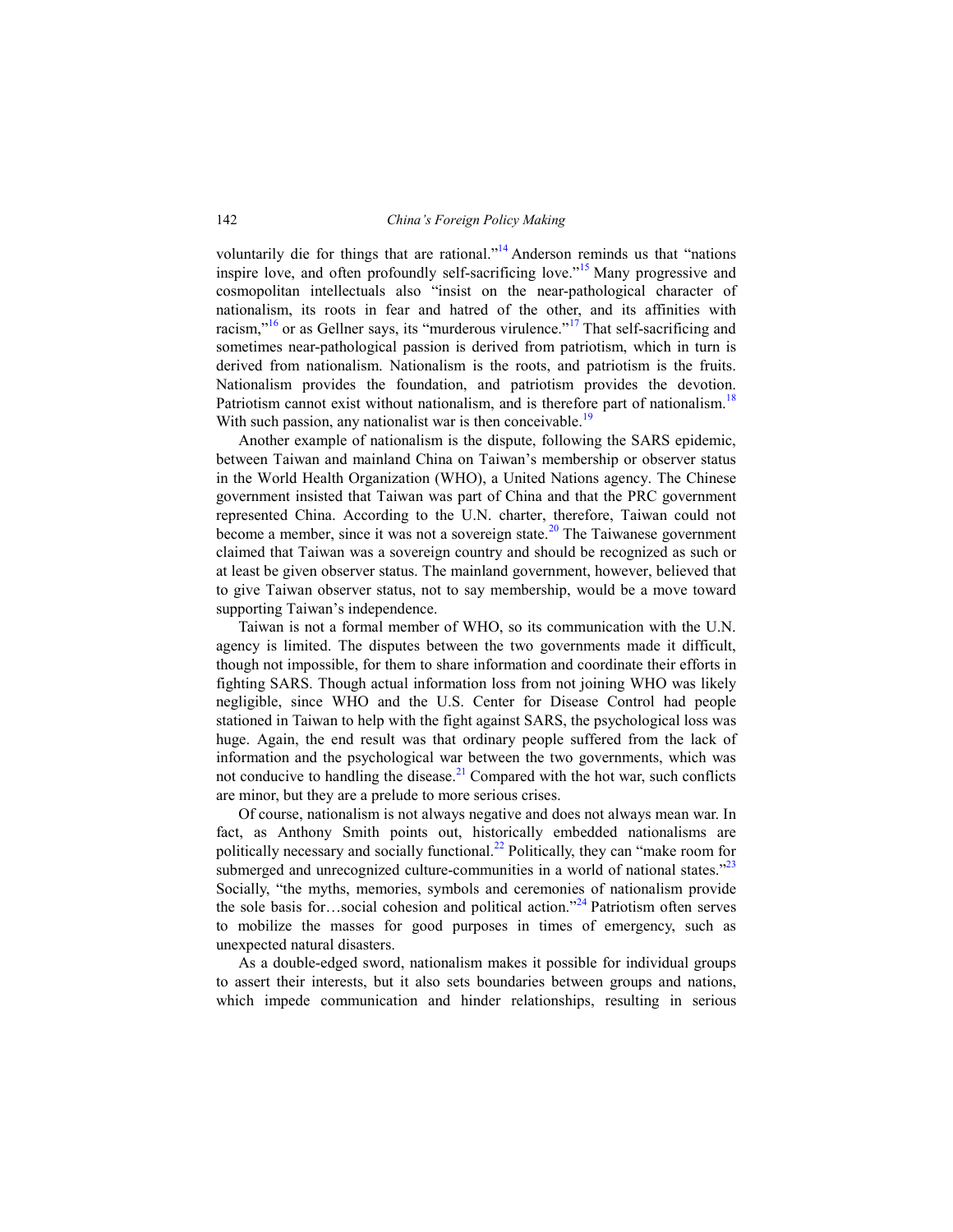consequences for both sides. It is thus crucial that we understand how nationalism functions: how it works to improve human relations and human life and how it works to destroy them.

Nationalism understandably plays a crucial role in Chinese policy making. Understanding how nationalism works will help us understand the difficulties it brings and the ways to cope with its consequences. Neoconservatives believe that the Iraq war will bring peace and stability to the world, but others lament that the opposite is true. By invading Iraq under the circumstances, the U.S. has lost a chance to lead the rest of the world by example in responsibility, geopolitical restraint, and "a decent respect to the opinion of mankind," as the U.S. Declaration of Independence says. $25$  As Anatol Lievan describes, "What we see now is the tragedy of a great country, with noble impulses, successful institutions, magnificent historical achievements and immense energies, which has become a menace to itself and to mankind."

In its relationship with the U.S. over the Taiwan issue, China also faces a similar dilemma. Can China become a great nation without a war across the Taiwan Strait and without more intensified confrontation with the U.S.? What role does nationalism play in this? Let us now look at the nationalisms available to the Chinese and how they might affect China's U.S. policy over the issue regarding Taiwan.

### **2. Two Nationalisms With Respect to Taiwan**

Nationalism, as isms go, is an ideology, as well as a movement of nation-building. Gellner says that it is "primarily a political principle, which holds that the political and the national unit should be congruent." $\frac{36}{6}$  Ideologically, nation and state should be one and the same, and the nation should be mainly a single, rather than multiethnic, nation. This ideology often evolves into a political movement for the nation to seek and exercise state power, that is, political sovereignty or autonomy that corresponds to one's national identity.<sup>27</sup> Nationalism, then, can be viewed as an ideology that believes in the congruency of the nation and the state and as a social movement of nation-building or state formation. It includes protecting one's sovereignty against foreign threat, as in the case of American, Chinese, as well as Taiwanese nationalisms. It is thus a discourse, project, and value judgment, as Calhoun observes. $28$ 

Nationalism as an ideology and social movement can be categorized in various ways according to what kind of nation-state one is building. We thus have many types of nationalism. For example, Anderson examines *Creole nationalism* in the U.S. and South and Central America in the late eighteenth and early nineteenth centuries, *official nationalism* as embodied in imperialism in both Europe and Asia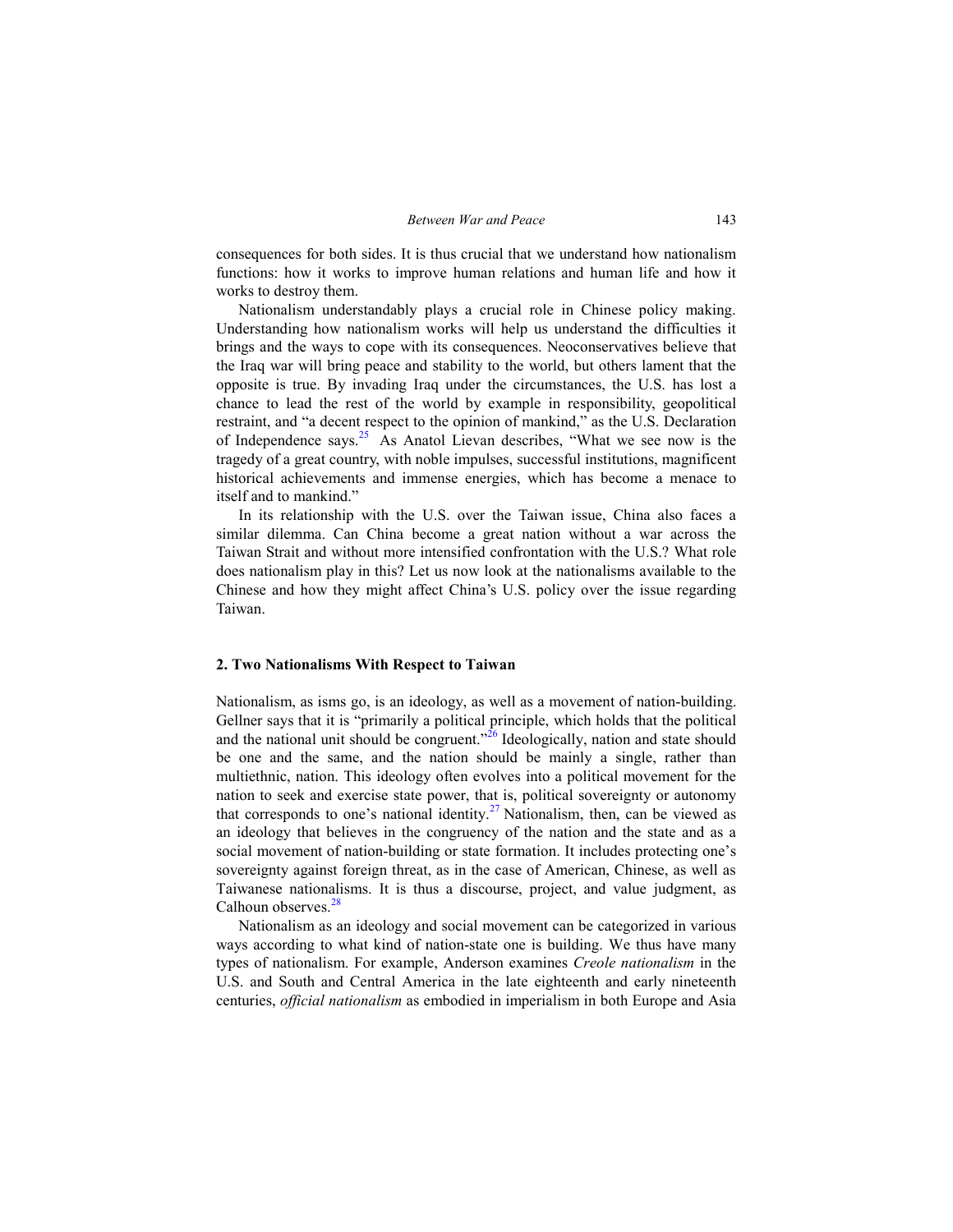especially before World War I, and *popular/linguistic nationalism* following World War II.<sup>29</sup> Anthony Smith calls these nationalisms *plural*, *civic*, and *ethnic*.<sup>30</sup> For official nationalism, Breuilly uses a similar term, *governmental nationalism*, which we will later discuss.<sup>31</sup> Hobsbawm discusses *proto-nationalism*, *ethnic nationalism*, and *linguistic nationalism*. 32

Although there are many forms of nationalism, we will summarize it into two main kinds: *individualistic ethnic nationalism*, and *collectivistic ethnic nationalism*, to borrow two of Greenfeld's terms. For Greenfeld, when the nation is defined as an association of individuals (as a composite entity), there is *individualistic nationalism.*33 This nationalism emphasizes human rights, liberty, and equality, the goals of which are realized in liberal democratic institutions. The democracy movements in China as well as in Taiwan can be seen as attempts at individualistic nationalism. Individualistic nationalism can also be called civic nationalism. One can become part of the nation if he or she identifies with the nation and is committed to its principles.<sup>34</sup> There is no doubt that civic nationalism can be oppressive, making uniform demands on the citizens without regard to cultural and ethnic difference.35 This problem then can be dealt with by *individualistic ethnic nationalism*.

Greenfeld does not believe that individualistic ethnic nationalism is quite possible. $36$  She states that ethnic diversity is antithetical to liberal democracy and that if we commit ourselves to the political ideal of the former, we shall weaken the latter. In other words, individualistic ethnic nationalism might be an oxymoron. That may indeed be one of the dilemmas of modernity, but we may be able to find some success in multiculturalism, or in what we may call a pluralistic liberal democracy. Mainland China has 56 nationalities, and Taiwan has four major ethnic groups (Hoklo, Hakka, Mandarin speaking groups, and Aborigines). When their governments talk about building a nation of multiple ethnicities with equal rights to all, they are talking about an individualistic ethnic nationalism. This nationalism can also be viewed as *liberal nationalism*, as explicated by Tamir, which emphasizes advancing both the cultural rights of the ethnic group and the human rights of the individual.  $37$ 

Theoretically, it is possible for them to build such a liberal democratic nation characterized by an emphasis on human rights and equality among ethnic groups. That is also what the U.S., Canada, and many other nations are currently attempting, although not without difficulty. As Greenfeld implies, to build such nationalism is a difficult task. Such difficulties can be seen in the disputes on affirmative action policies in the United States, and in the current developments in mainland China and Taiwan.<sup>38</sup>

On the other hand, when the nation is defined as a collective of individuals (in unitary terms), we have *collectivistic nationalism*. This nationalism emphasizes the interests of the nation, which take priority over the interests of the individual. The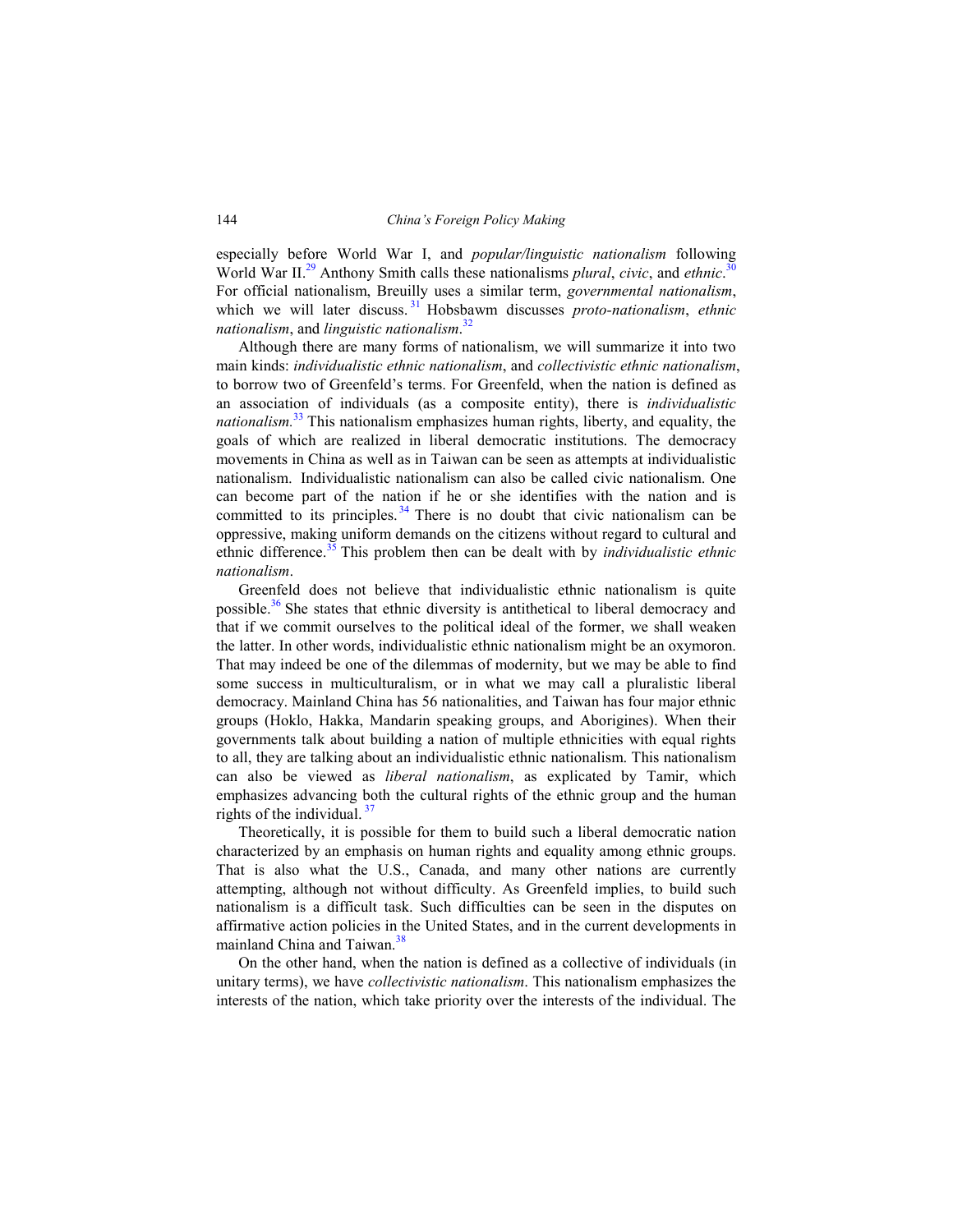latter's rights can be legitimately sacrificed for the good of the former. A certain elite determines what these national interests are. According to Greenfeld, this situation usually finds itself in socialism, communism, and socialist or popular democracy, $39$  as in Chinese socialism and arguably in contemporary Taiwanese democracy.

If ethnic characteristics are of primary importance for membership in the nation, we have *ethnic nationalism*, a kind of collectivistic nationalism, which emphasizes inclusion and exclusion based on cultural and ethnic identities.  $40$  Ethnic nationalism often combines with collectivistic nationalism, and together they form *collectivistic ethnic nationalism.* This nationalism "consistently subjugates[s] the individual to the collectivity and consistently rejects[s] the notion of individual freedom as both unrealistic and immoral.<sup>341</sup>

For example, when the Han nationalists in China subjugate the minorities by allowing them less autonomy than they need for their cultural survival or when the Hoklo nationalists in Taiwan exclude others by speaking *Minnan Hua* (southern Fujianese dialect) only, by describing it as "Taiyu," or the language of Taiwan, which the other Taiwanese may not understand they are practicing collectivistic ethnic nationalism. Wang Fu-chang describes how Hoklo was used at meetings in the 1980s as a very important symbol of Taiwanese nationalism, of inclusion and exclusion. <sup>42</sup> Hoklo has been the "politically correct" language on many occasions.43 If the majority group is in power and practices ethnic nationalism with state power, we have collectivistic ethnic nationalism. It is often the state's official nationalism.

# **3. The Influence of Collectivistic Ethnic Nationalism and Its Organic Intellectuals in China's U.S. Policy Making**

We have identified two kinds of nationalism, collectivistic ethnic nationalism and individualistic ethnic nationalism. We will now examine the roles Chinese nationalisms play regarding mainland China's Taiwan policy as well as China's U.S. policy making.

We will characterize the official Chinese nationalism as collectivistic ethnic nationalism, which emphasizes the interests of the Chinese ethnicity rather than issues like human rights and democracy.<sup>44</sup> This nationalism is reflected in both the state's policy toward Taiwan and that toward the U.S. The government's typical stance is reflected in the 5-17 Statement by the Taiwan Affairs Office of the State Council just before the inauguration of the president in Taiwan in 2004:

The Chinese people are not afraid of ghosts, nor will they be intimidated by brutal force. To the Chinese people, nothing is more important and more sacred than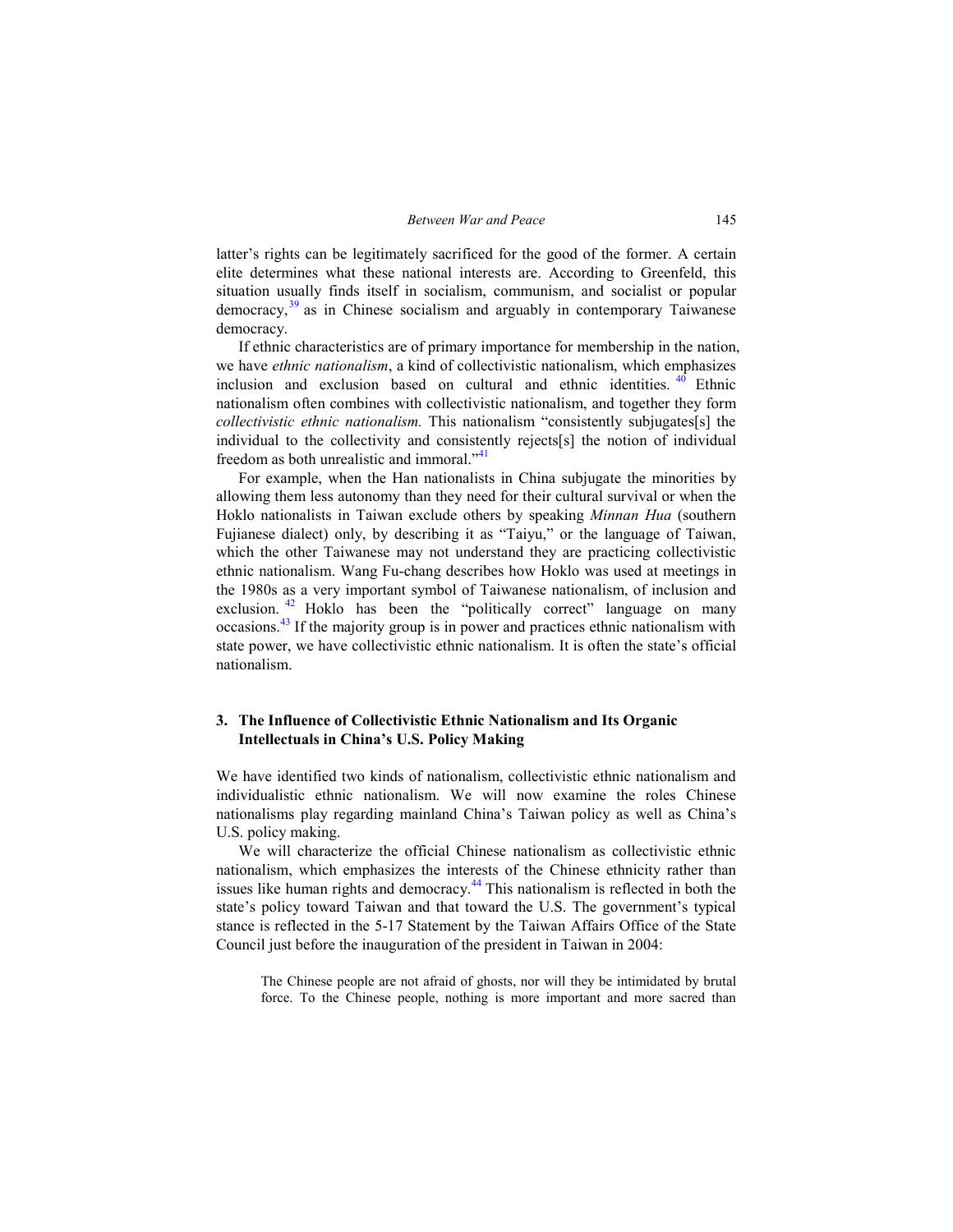safeguarding the sovereignty and territorial integrity of their country. We will do our utmost with the maximum sincerity to strive for the prospect of peaceful reunification of the motherland. However, if Taiwan leaders should move recklessly to provoke major incidents of "Taiwan independence," the Chinese people will crush their schemes firmly and thoroughly at any cost.<sup>45</sup> (中國人民不怕鬼、不信 邪。在中國人民面前,沒有任何事情比捍衛自己國家的主權和領土完整更為 重要、更加神聖。我們將以最大的誠意、盡最大的努力爭取祖國和平統一的 前景。但是,如果臺灣當權者鋌而走險,膽敢製造"台獨"重大事變,中國人民 "台獨"分裂圖謀。) $^{46}$ 

The first sentence is directed at the U.S. and other foreign countries that might want to intervene in the cross-Strait developments, and the remainder at the Taiwan administration. This stance is consistent with the government's position in other affairs concerning the U.S. and Taiwan. Below are Wu Yi's words at the World Health Organization concerning Taiwan's application for an observer status in  $2003^{47}$ 

"Since the SARS epidemic in Taiwan, the Chinese central government has shown great concern over the developments there, and quickly adopted a number of measures to strengthen the exchange and cooperation across the Taiwan Strait." ( $\bar{\Xi}$ ) 灣發生 SARS 疫情後,中國中央政府十分關心,迅速採取了一系列加強兩岸 交流與合作的措施。)

At the same time, the Chinese central government agreed to WHO's sending experts to Taiwan to evaluate the situation there and agreed to Taiwan medical experts' participation in WHO's international conference on SARS in June. (與此同時, 中 國中央政府同意 WHO 派專家赴台考察 SARS 疫情,同意臺灣醫學專家出席 WHO 將於 6 月舉行的 SARS 全球科學會議。)

The Taiwan regime's political intention has failed in the past six years, and it will fail again this year. (臺灣當局的政治圖謀六年來均告失敗,今年也不會得逞。)

Facts have proven that any proposal regarding Taiwan, in whatever shape and form, will fail in the end. 事實已經證明,涉台提案無論以何種面目出現,最終都逃脫 不了失敗的結局。

Wu Yi mentioned the central government several times, sending a clear message to Taipei that it is a local government. This is at least how Chinese nationalism conceives the relationship across the Taiwan Strait. The National People's Congress passed the anti-secession law at its annual meeting in March 2005. President Hu Jintao also made an important speech at the meeting concerning Taiwan. Both seemed to move toward compromise, but neither promised anything on democracy and human rights. They have basically still followed collectivistic ethnic nationalism.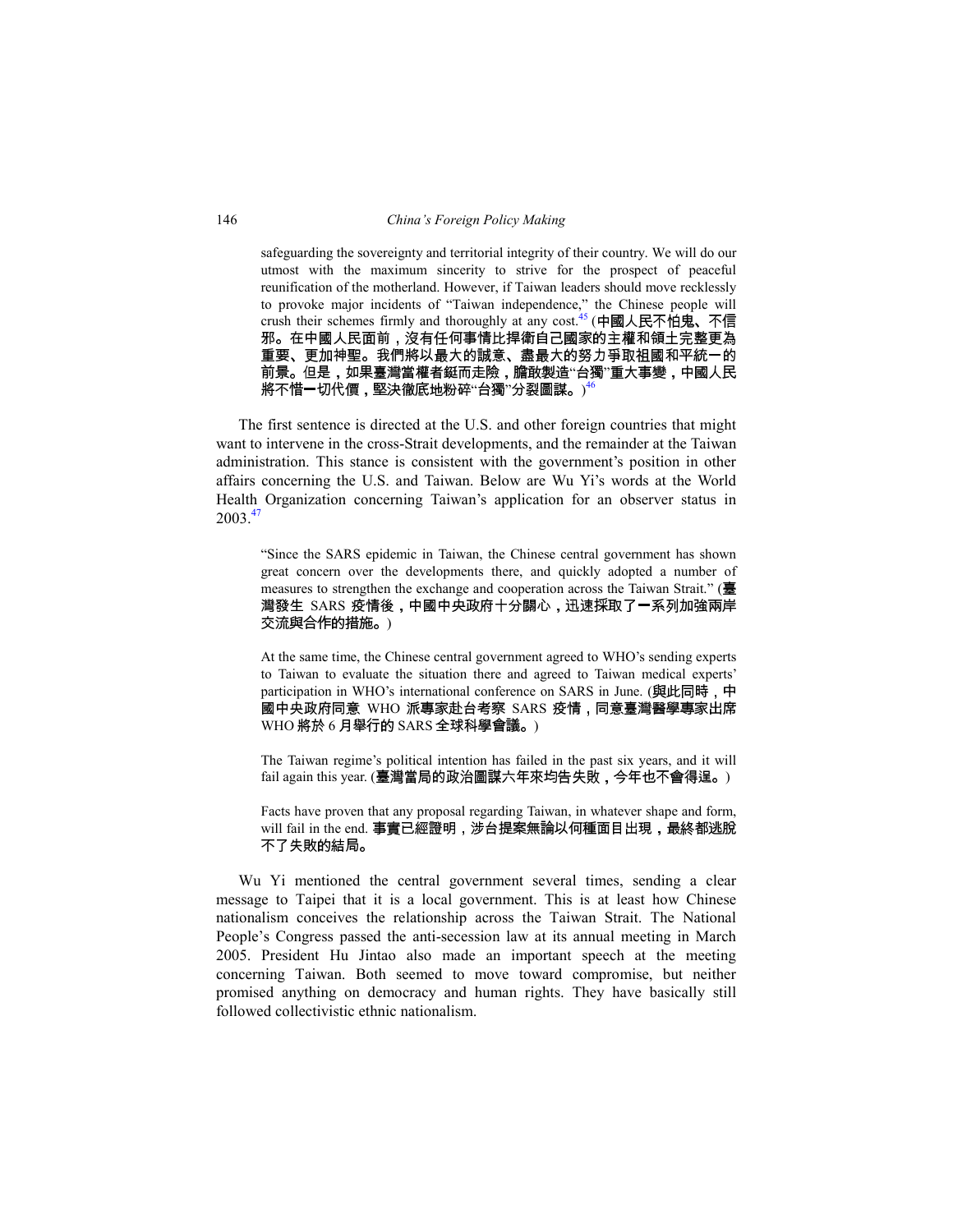Intellectuals *organic* to this Chinese nationalism, both in the official system and outside it, also support the stance.<sup>48</sup> One can find articles expressing similar views written by Xu Shiquan, Yu Keli, Xu Bodong, Zhang Nianchi, Li Jiaquan, Su Ge, Xin Qi, etc. The following is a list of sentences summarizing some of their typical beliefs.<sup>49</sup>

As long as Taiwan acknowledges that both sides belong to "one country," the mainland is willing to give the most autonomy to Taiwan. The extent of autonomy and the rights [of its citizens and government] it entails are unprecedented in the world.

No one kind of Taiwanese independence scheme would come to a good end [任何形] 式的台獨圖謀都不會得逞].

The elements of Taiwanese independence  $[$  台獨份子 $]$  gathered to rectify Chinese names. Suddenly, the sun was covered with dark clouds, the air was dirty and the earth was dusty [烏雲蔽日, 昏天黑地].

No one can get away with any word game to avoid and blur the one-China principle. To deny the one-China principle is to make war. The Taipei regime needs to wake up [and smell the tea], rectify its course, and we would welcome [it] as the lost son.

I hope war won't break out between the two sides, but if it does, Taiwan will be unified with China.

We can see that the nationalism embodied in these intellectual writings is remarkably similar to that of the government. Again we see the threat and condescension. We see the unitary interpretation of China as the People's Republic of China and nothing else.

Intellectuals outside the official system have strong opinions as well.<sup>50</sup> They are even critical of the government, saying that the state is too weak and needs to be more aggressive toward the U.S. as well as the Taiwanese independence movement. Their strand of collectivistic ethnic nationalism can be found in books such as *China Can Say No* and *China Can Still Say No* by Song Qiang, Zhang Zangzang, Qiao Bian, et al.<sup>51</sup> Below is a summary of their beliefs.<sup>52</sup>

The American support of Taiwanese independence by allowing Lee Teng-hui to visit the U.S. and by sending aircraft carriers to the Taiwan Strait has aroused anti-American feelings in China.

The growth of the Taiwanese independence movement was facilitated by the Americans. Unlike the Iraqis, the Chinese are willing to fight the Americans rather than losing their territory.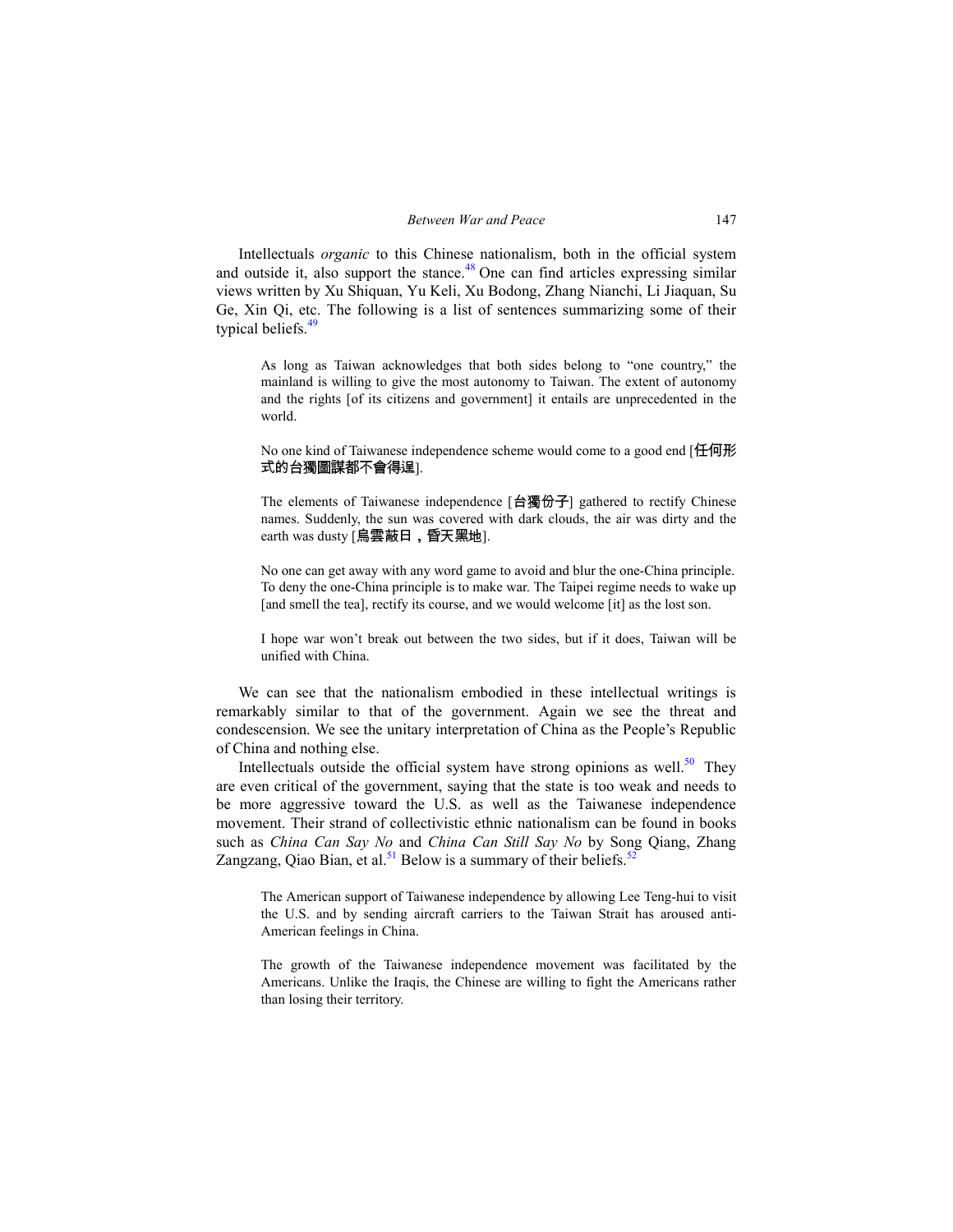It is impossible for the Taiwanese to achieve independence by getting more votes yet not getting into more trouble.

The question is not whether Taiwan should be unified with the Mainland, but when. There has to be a timetable.

The future China cannot be without Taiwan. Any Chinese leader who loses Taiwan will become a criminal in Chinese history.

No one can question Taiwan's future as part of China, not the Chinese in Taiwan, nor the Chinese in the mainland, because it has always been part of China. Unification is a precondition; it cannot be discussed.

Taiwan's life and death are the Chinese nation's life and death. Taiwan's future is China's future.

Wang Xiaodong, Yang Fan, and Yan Xuetong also express similar ideas.<sup>53</sup> From the statements of both the government and its organic intellectuals, we can discern a number of things about nationalism, intellectuals, and China's Taiwan and U.S. policy making.

First, this nationalism, backed by the state and many intellectuals, is a collectivistic ethnic nationalism that emphasizes an unconditional unification that says little about human rights or democracy, unlike individualistic ethnic nationalism. The lack of development in the latter, however, has apparently contributed to the lack of confidence in the CCP government on the part of the Taiwanese, which in turn impedes unification. Wang Xiaodong would claim that he believes in human rights, but his advocacy of such nationalism has overshadowed his claim on human rights. $54$ 

Second, this nationalism gives forth a kind of arrogance toward Taiwan, which is reflected both in the central government's and many intellectuals' condescending attitudes. It is arrogant in the sense that it is exclusive. For them there can only be one way of unification, that is, the subjugation of the small by the big, typical of collectivistic ethnic nationalism. The development of Taiwanese consciousness during the Japanese colonization and under the KMT rule can be ignored, and its adherents can be called derogatively "elements of Taiwanese independence." As Zhang Xuezhong would tell us, the Chinese should guard against any kind of "cleverly camouflaged seeming unification but real independence." They should guard against any leaders who might want to make too much compromise.<sup>55</sup>

Third, this nationalism would encourage the use of force for the purpose of unification*.* Its adherents, including both the state and many intellectuals, believe that unification is good for China and the Chinese people. To get where they want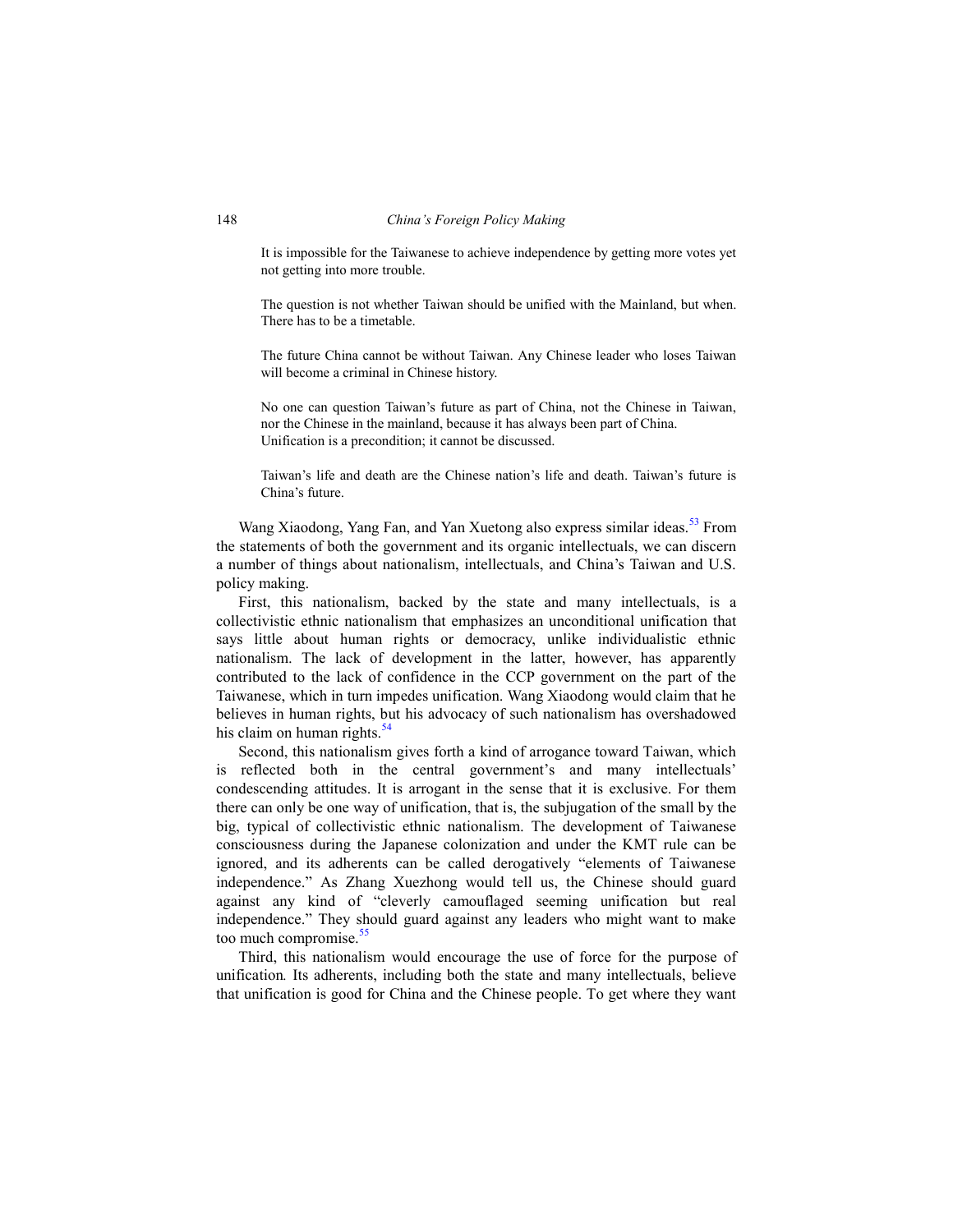to be quickly, they have to resort to the most effective means, including war. Of course, they would claim that they want peaceful unification, but to achieve it, they have to develop China's military power and be ready to use force so as to contain Taiwan independence. If the U.S. wants to intervene when war breaks out, it has to consider the consequences of a nuclear warfare with China.<sup>56</sup> That is what is meant by Wen Jiabao's statement that the Chinese will defend the integrity of the country at all costs. Being ready to use force is the only way to deter Taiwan independence, according to these theorists. As the U.S. Department of Defense annual report on China's military power acknowledges, Chinese leaders believe that "however much China does not wish to attack Taiwan, it needs to be prepared to do so for the nonmilitary components of its strategy to be sufficiently persuasive."

 Fourth, this eagerness to develop and prepare to use military might is based on intellectuals' *increasing acceptance of political realism in international relations*, which is very nationalistic in nature; they mostly emphasize national interests. More scholars believe that with its military strategy of "preemptive strike," the U.S. has been practicing a neo-imperialism<sup>57</sup> and has become a "rogue super power."<sup>58</sup> In order to maintain its hegemony in the world, especially in the Asian Pacific region, the U.S. has to contain emerging powers like China.<sup>59</sup> The series of incidents in recent years (the bombing of the Chinese embassy in Belgrade in 1999 and the collision of the U.S. spy plane with a Chinese fighter jet in 2001) and the continued arms sales to Taiwan by the U.S. have reinforced that impression.<sup>60</sup> When George W. Bush said in 2001 that the U.S. would do whatever it takes to defend Taiwan, the U.S. as a threat to China's unification became clear.  $61$  As the above mentioned U.S. Department of Defense report summarizes, "At present, according to a variety of official and semiofficial publications, China views the United States as the only country that poses a real military threat to China and the only country that can impose effective economic sanctions against the regime [for whatever purposes]."<sup>62</sup>

On the other hand, these scholars see that the U.S. also views China as a threat to its hegemony. Some hawks among the neo-conservatives, for example, think that China is a potential "hostile hegemony"<sup>63</sup> and will seek to replace the U.S. and become the dominating force in the Far East. They believe that China's political and religious underpinnings, different from those of the U.S., will make it "a new evil empire."<sup>64</sup> Their views also reflect the anxiety among ordinary Americans over China as a serious problem, threat, or enemy state.<sup>65</sup> Indeed, "with the events in Tiananmen Square in 1989, public attitudes toward China changed from favorable to divided, leaning toward unfavorable—where they have stayed for over a decade.<sup>566</sup> Even the U.S.-China Economic and Security Review Commission holds the above beliefs in its 2004 annual report: $67$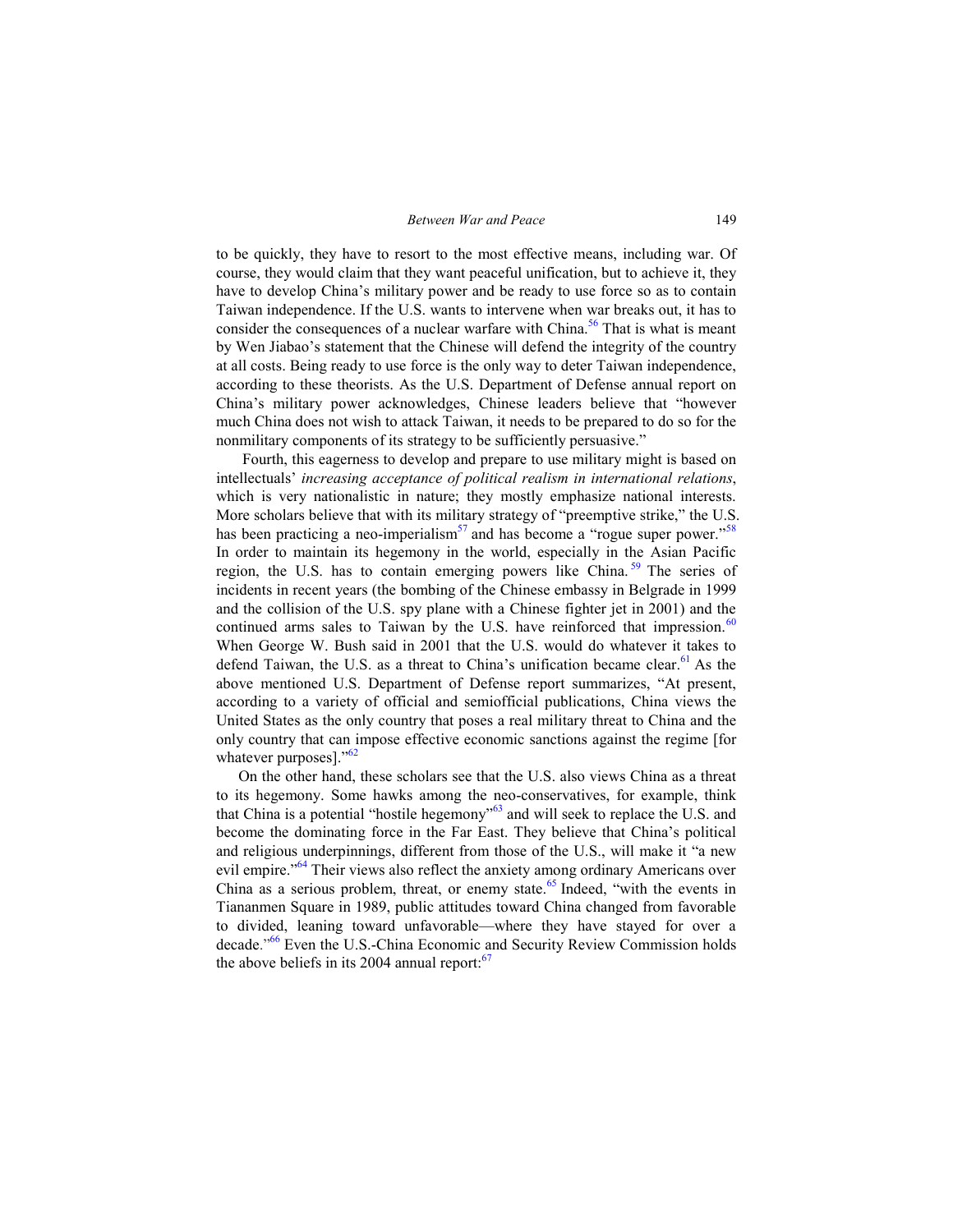Based on our analyses to date, as documented in detail in our Report, the Commission believes that a number of the current trends in U.S.-China relations have *negative implications* for our long-term economic and national security interests, and therefore that U.S. policies in these areas are in need of urgent attention and course corrections*.* 

The Commission recommends that Congress and the administration work jointly to assess the developments across the Taiwan Strait and in Hong Kong and that Congress should enhance its oversight role in the implementation of the Taiwan Relations Act. The recommendations would include a reassessment of the U.S.'s one-China policy, "given the changing realities in China and Taiwan."

Therefore, if war breaks out across the Taiwan Strait, it will be a war between Chinese, Taiwanese, and American nationalisms, which are collectivistic ethnic in nature. It is true that the antiterrorist war has largely distracted the U.S. from its focus on China as a threat, but many nationalist factors remain over the Taiwan issue that may still draw the three parties into a hot war. $68$ 

Finally, there is remarkable agreement between the state and these intellectuals on their nationalistic stance over the Taiwan issue and their nationalistic attitudes toward the U.S. One can safely assume that this collectivistic ethnic nationalism and its organic intellectuals have played a major role in influencing China's Taiwan and U.S. policy, even if it may be impossible to quantify that influence. My interviews with some Taiwan and international studies scholars also seem to indicate the same  $69$ 

# **4. The Influence of Individualistic Ethnic Nationalism and Critical Intellectuals in China's U.S. Policy Making**

As we discussed earlier, while collectivistic ethnic nationalism emphasizes national unity and sovereignty, an individualistic ethnic nationalism, or liberal nationalism, would emphasize equality, human rights, and democracy, as well as the interests of the ethnic/national groups. Lucian Pye asks what kind of a nationstate the Chinese people and their leaders are shaping for themselves as they enter the second century of the Chinese revolution.<sup>70</sup> This is the same question others in cultural China are asking. It is still a question about Confucian China and its modern fate, as the title of Levenson's 1965 book aptly points out.<sup>71</sup> If the Chinese are intent on building a democratic nation that respects human rights but that also respects ethnic/national rights, the government's Taiwan and U.S. policy making can be different.

On the issues of national identity conflict, or unification and independence, an individualistic ethnic nationalism would be concerned first about fairness, justice, human rights and democracy. The questions it asks would be: who would benefit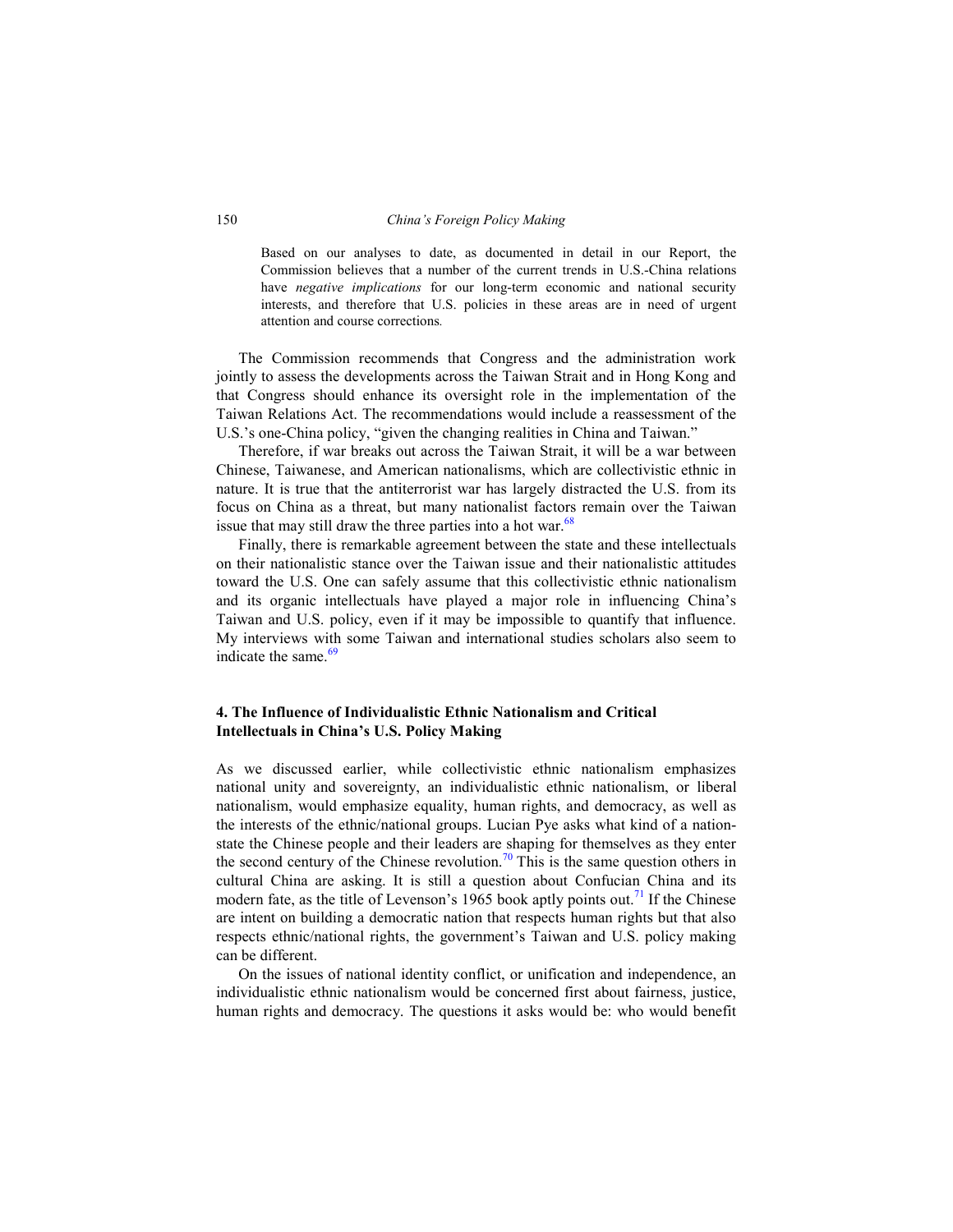from any such political arrangement? What good does it do to ordinary people on the street? Here it may be worthwhile to quote Gandhi in full:

Recall the fate of the poorest and the most helpless man whom you may have seen and ask yourself if the step you contemplate is going to be of any use to him, will he be able to gain anything by it? Will it restore him to a control over his own life and destiny? In other words, will it lead to "swaraj" or self-rule for the hungry and spiritually starved millions of our countrymen? Then you will find your doubts and yourself melting away.72

Like Gandi, intellectuals who believe in an individualistic ethnic nationalism would ask what might be most beneficial to ordinary people on the street. They would put civic consciousness and civil rights and responsibilities before ethnic blood ties or cultural heritages, although the latter would not be sacrificed, either.<sup>73</sup> They would focus on advancing both the individual and collective rights. This is different from the state's collectivistic ethnic nationalism, which emphasizes rights of the collectivity, either in the form of the nation or the state. We call them critical intellectuals.

These intellectuals would be critical of an overly aggressive stance against the Taiwanese independence movement. They would be empathetic to and appreciative of the democratic developments in Taiwan. They would also be critical of anti-Westernism, believing that the so-called anti-Western intellectuals were greatly distorting Western civilization, ignorant about what was happening in the West.<sup>74</sup> Such radicalism is no cure for China's illness and can be used by the ruling class to resist further social change.<sup>75</sup>

Chinese leaders may also occasionally show this appreciation of Taiwanese democracy: "We respect the Taiwanese people's rights to become their own masters." At the annual meeting of the National People's Congress in March 2005, President Hu Jintao also said that peaceful unification does not mean that one will devour the other. Instead, the two sides will negotiate their differences and the future of China on an equal basis. This sense of equality is also the spirit of democracy, even though Hu did not mention democracy or human rights in his speech.

Indeed, even those who are politically realistic point out the need for political reform as a way to offset the challenges from Taiwan and the U.S. Shi Yinhong,<sup>76</sup> for example, believes that only a democratic political system can increase the confidence of Chinese people in the world, win the hearts and minds of the Taiwanese people, and offset pressure from the Americans. Zhang Xuezhong, who is against any compromise on the Taiwan issue, thinks that the most important thing in China now is to quicken the steps of political and legal reform. Others have also discussed the importance of human rights and democracy in (inter)national relations.<sup>78</sup> At a time when human rights and democracy issues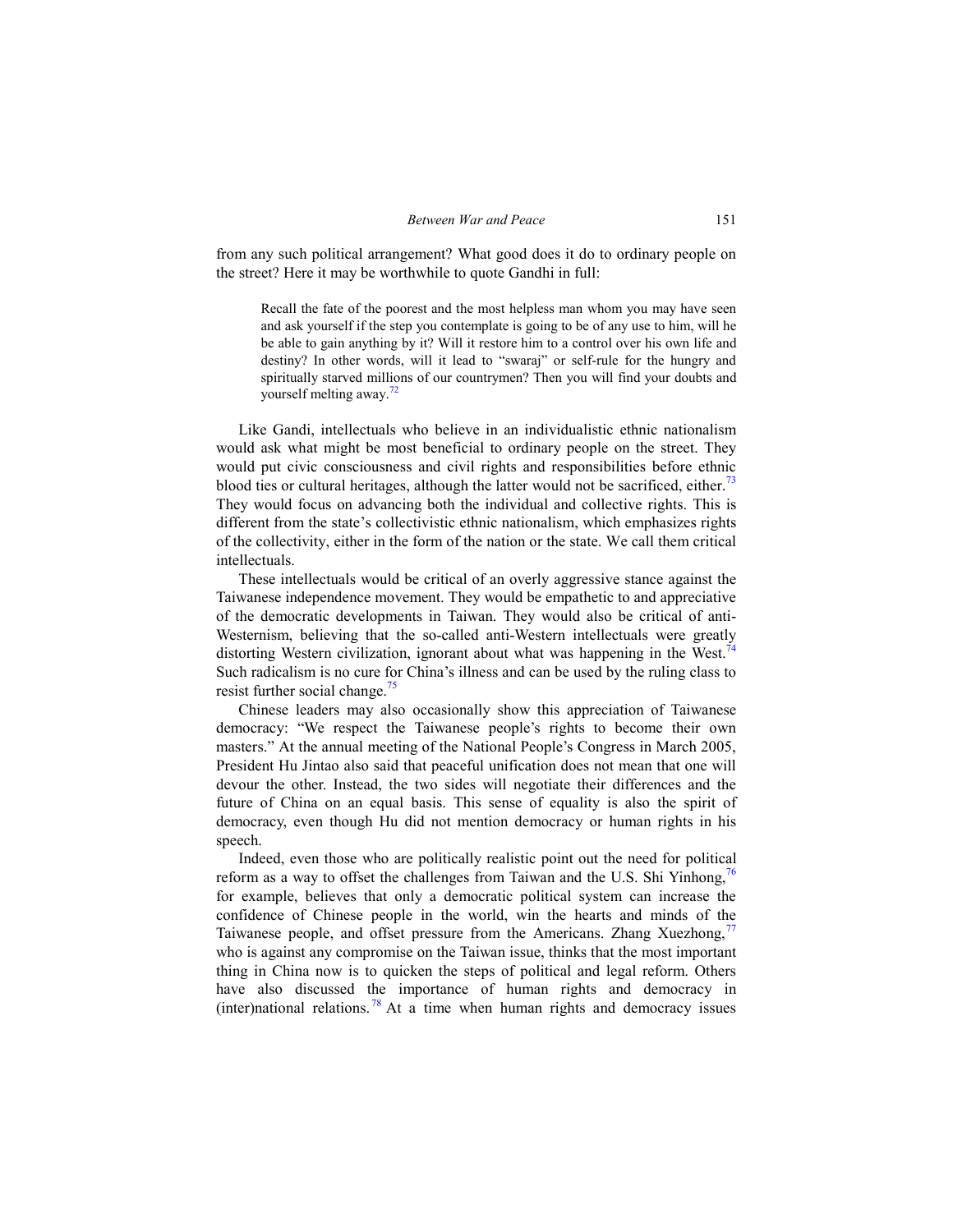figure significantly in Beijing-Taipei and U.S.-China relations, it is reasonable to think that progress in these directions could drastically change China's Taiwan and U.S. policies.

Such nationalism would be more receptive to other forms of future cross-Strait relations. There are a number of options for future political arrangements, such as 1) the People's Republic of China (PRC) that covers Taiwan; 2) the "one country, two systems" formula; 3) an independent Taiwan Republic vs. the PRC; 4) a Republic of China (ROC) that covers the mainland; 5) a Chinese federation that includes both sides as equal entities; and 6) a confederation that includes both sides as equal entities. Options 1 to 4 would be based on a collectivistic ethnic nationalism, while options 5 and 6 can be based on an individualistic ethnic nationalism. In fact, a hybrid of federation and confederation might be more logical according to this nationalism. Here the hybrid can be defined as a political entity where both Taiwan and mainland China would share the Chinese sovereignty, and by so doing, each would lose some of it. For example, the PRC would have to agree to the ROC's seat in the UN, which would be characteristic of a confederation with each state having its own sovereignty, thus guaranteeing it a seat in the UN. But the ROC has to promise, constitutionally, not to break away from the confederation, which would be characteristic of a federation, with each state being a part of the nation.<sup>79</sup> This way, nationalist feelings from mainland China, Taiwan, and the U.S., human rights, and democracy might all be taken into consideration.

But such a political arrangement might invite criticism from those who adhere to collectivistic ethnic nationalism. As we mentioned earlier, Zhang Xuezhong<sup>80</sup> was against any compromises, including an arrangement of seeming unification but actual independence, of which this hybrid may be charged. Historically it has always been safer to be on the more nationalistic side. Premier Zhou Enlai was criticized by Mao as practicing capitulationism when he was making compromises with the U.S. in the negotiations with the Nixon administration in the  $1970s$ .<sup>81</sup> Different opinions than that of the state on the issue of Taiwan and the U.S. have been more or less taboo. The influence of such nationalism is very limited.<sup>82</sup>

Nonetheless, an individualistic ethnic nationalism may shed light on alternatives to either a simple unification or a simple independence and calls into question any simplified solutions (see also Zhang Nianchi 2004 for a similar point).83 Such a way of thinking will definitely change China's U.S. policy making toward being more conciliatory and conducive to a peaceful resolution, a goal all parties seem to assert as their own.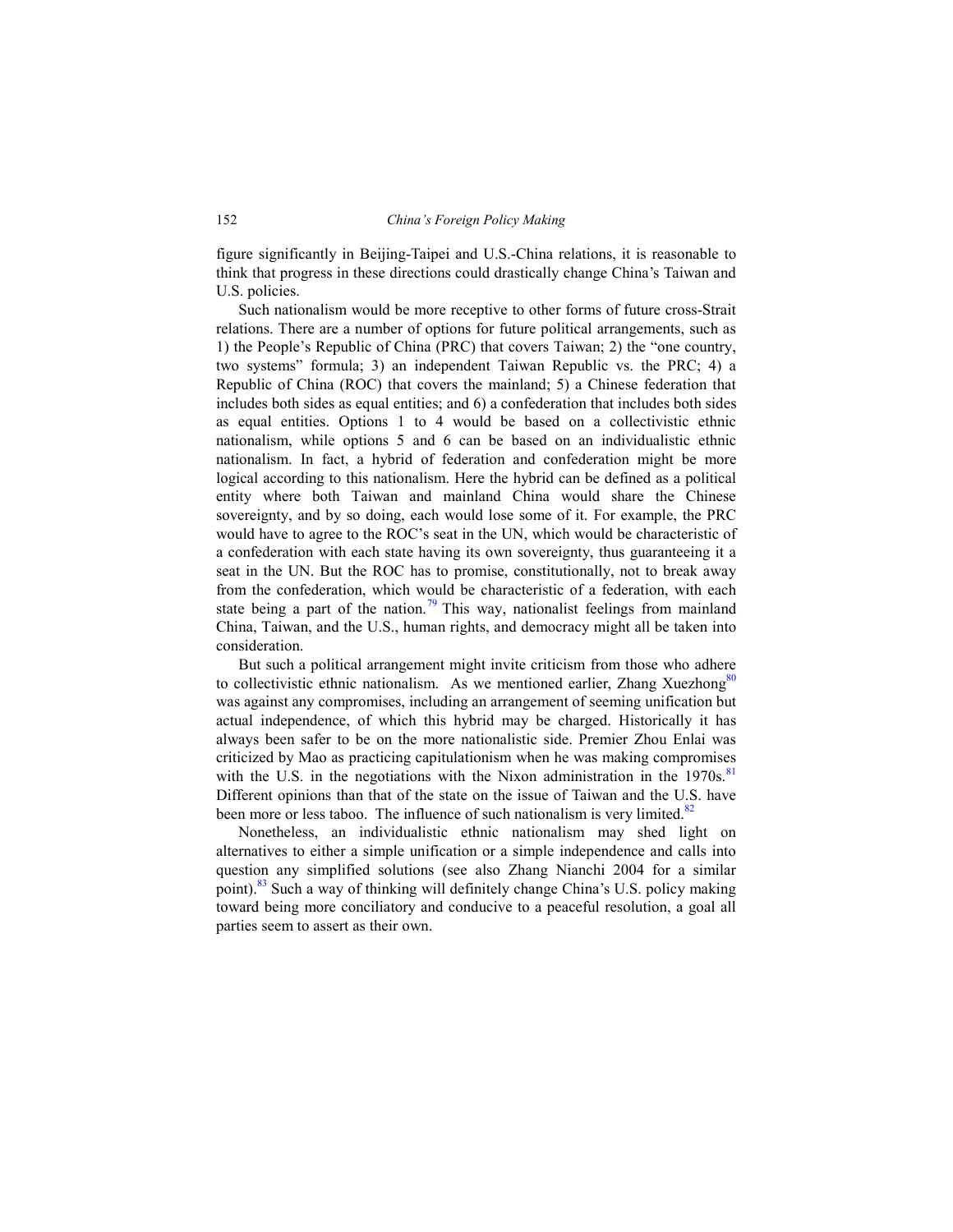# **5. Conclusions: The Implications of These Nationalisms in China's U.S. Policy Making for War and Peace**

A cloud of war is hanging over the Taiwan Strait. The Chinese state and many of its intellectuals, like Yan Xuetong $84$  and Zhang Xuezhong,  $85$  would of course prefer to avoid war, but if they have to fight to protect China's sovereignty, they will.

Instead of a hot war, China could use a naval blockade of Taiwan as one of PLA's military options. As the above mentioned U.S. Department of Defense's annual report points out,

The least hostile blockade option would be one enforced in the South and East China Seas that compelled Taiwan-bound ships to stop in mainland ports for inspections. The most effective blockade would involve direct action against major Taiwan ports such as declaring and enforcing closure areas in port approaches, mining ports and roadsteads, attacking ships approaching the ports, sinking ships in port channels, or destroying port facilities.<sup>86</sup>

On the other hand, the U.S. is unlikely to give up Taiwan easily. Ever since the end of World War II when Taiwan was returned to China, the U.S. has always understood the strategic importance of Taiwan. Indeed, Taiwan played a major role in the Cold War and has been used by the U.S. as what MacArthur called the unsinkable aircraft carrier and submarine base, in reality at one time and figuratively now.  $87$  It continues to play a crucial role as described by the U.S. Department of Defense's, quoted at the beginning of this article. As one Taiwan studies scholar I interviewed observes, the U.S. is unlikely to give up Taiwan as its sphere of influence unless China can give the U.S. something in return.

Thus a war and/or blockade may be necessitated by the interaction of a Chinese nationalism that believes Taiwan is part of China, a Taiwanese nationalism that believes that it is not, and an American nationalism that believes Taiwan is part of its own sphere of influence.<sup>88</sup> All of these nationalisms are forms of collectivistic ethnic nationalism, and unless each can yield something to the other, as an individualistic ethnic nationalism would require, war may be inevitable.

 On the other hand, in the U.S.'s China policy making, as in other nation-state's policy making, there is often an element of idealism, which was especially manifest in the Carter and Clinton administrations. This idealism emphasizes human rights and democracy,<sup>89</sup> just as individualistic ethnic nationalism does. Even in the current Bush administration of neo-conservatism and political realism, as we discussed earlier, some idealism still exists. The U.S.-China Economic and Security Review Commission recommends in its 2004 report:<sup>90</sup>

Congress should consult with the administration on developing appropriate ways for the United States to facilitate actively cross-Strait dialogue that could promote the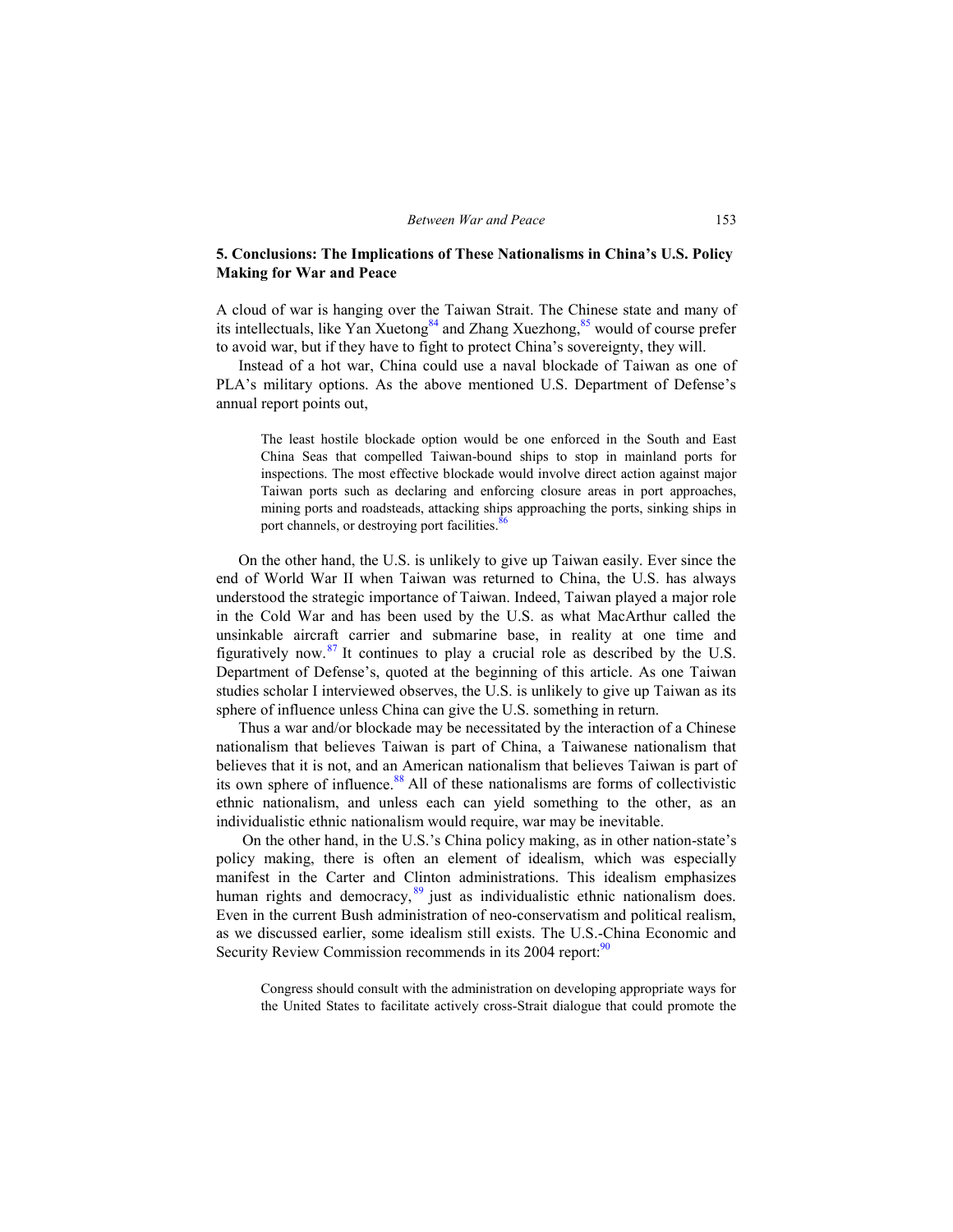long-term, peaceful resolution of differences between the two sides and could lead to direct trade and transport links and/or other cross-Strait confidence-building measures. The administration should be directed to report to Congress on the status of cross-Strait dialogue, the current obstacles to such dialogue, and, if appropriate, efforts that the United States could undertake to promote such a dialogue.

Such a stance is evidently different from the narrower collectivistic ethnic American nationalistic stance, as the quote from the Department of Defense at the beginning of the article indicates.

Likewise, an individualistic ethnic nationalism on China's part can also bring forth a different response, which would emphasize equality, human rights and democracy, and an idealistic approach. It can not only help improve China's democratic politics, but also its foreign relations. Rather than having its policy directed by other great powers or the Taiwan independence movement, the Chinese government can take the initiative in setting a new path. This might be difficult, but it should be more appealing than war. A new approach based on individualistic ethnic nationalism has the potential to transform China's U.S. policy. The direction China goes domestically and internationally regarding its Taiwan and U.S. policy depends on the interaction between the two nationalisms we have discussed in this article. It is, ultimately, a matter of war and peace.

In sum, nationalism, as an invisible and inevitable social factor, is a significant underlying force that affects every government's (inter)national policy making. What can make a difference is what kind of nationalism the government is practicing, collectivistic ethnic or individualistic ethnic. The former emphasizes unity of ethnicity while the latter emphasizes not only unity but also equality, human rights and democracy. In the Chinese case, it seems that collectivistic ethnic nationalism is taking a primary role in the government's U.S. policy making with regard to Taiwan, although occasionally there is an element of individualistic ethnic nationalism, which shows respect for equality, human rights, and democracy.

The Chinese government and intellectuals in the epistemic community are split between two kinds of nationalism. The same applies to intellectuals or government officials as individuals, Jiang Zemin and Hu Jintao notwithstanding. In China's Taiwan and U.S. policy making, the voice of collectivistic ethnic nationalism is louder than that of individualistic ethnic nationalism.<sup>91</sup> Which opinion gets the upper hand is the result of the power dynamics played among various societal and political forces, for example, the Chinese government policy makers, the epistemic communities, and their reconciliation between different nationalisms, as well as other national and international governments and interest groups, economic, political (that is, social movements of unification or independence), military, or otherwise.<sup>92</sup> In other words, the outcome of cross-Strait relations, of the relations between China and the U.S., or of war and peace among all the parties involved hinges on whose voice is being heard, accepted, and practiced. $93$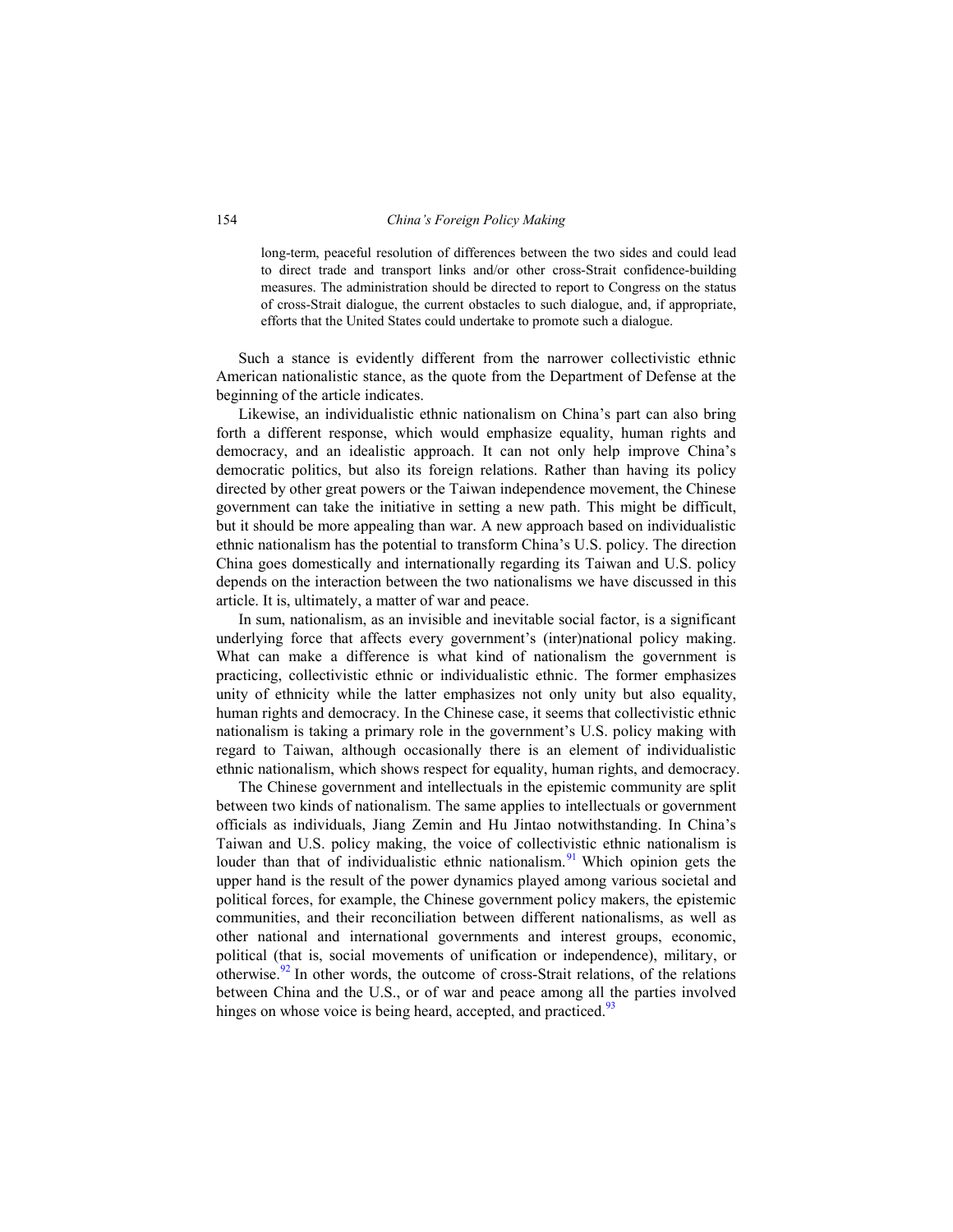### **Notes**

- 1 This chapter is based partly on a manuscript written as a Fulbright Scholar project in 2003. The author would like to thank the Fulbright Program for providing all the support for the research, and the colleagues at Academia Sinica in Taiwan for their enlightenment and criticisms of the ideas in the paper. For the insights in this chapter, the author would also like to thank Professors Yufan Hao, Lin Su and others who participated in a meeting planning this edited volume at Renmin University in Beijing in June 2004. Professor Hao's suggestions for revision on the draft later have helped me greatly strengthen my arguments. Professor Richard Baum also read and commented on the paper when I presented it at a conference on national identity and future cross-Strait relations at the University of Macau in December 2004. His comments have also helped greatly with the revision of the paper. Thanks also go to Sheng Si-xin, a graduate student at the University of Macau, who assisted with the preparation of the footnotes and bibliography. Any errors are, of course, mine. To contact me, please email to zdhao@umac.mo.
- 2 See http://www.defenselink.mil/pubs/d20040528PRC.pdf [28 January 2005].
- 3 We will come back to ethics later in the chapter when we discuss individualistic ethnic nationalism and idealism in foreign relations.
- 4 To neutralize the connotations of these words, we treat China, mainland China, and People's Republic of China (PRC) interchangeably, and likewise with Taiwan and the Republic of China (ROC). Whichever term is used, it refers to a political entity that shares some historical and cultural traits with the other across the Strait but also differs from it in its current political system. However, the term "China" can also refer to a cultural and historical entity that can cover both the mainland and Taiwan. In this sense, one can argue that Taiwan can be part of China but not part of the PRC. China is bigger than the PRC. The terms are used with all these complexities in mind.
- 5 These are the Joint U.S.-China Communiqué, Shanghai (1972), often called the Shanghai Communiqué, the Joint Communiqueé on the Establishment of Diplomatic Relations (1979), and the U.S.-PRC Joint Communique (1982). The U.S. also acknowledges that the PRC is the sole legal representative of China. In that sense, one may argue that the China the U.S. acknowledges is more than the PRC.
- 6 See Part C of Section 3 of the Act.
- 7 See Hu Weixing, "*Baoshou Zhuyi yu Mei Zhong Guanxi: Cong Ligen Kan Xiao Bushi de Dui Tai Zhengce*" (Conservatism and the relationship between the U.S. and China: a look into Bush Jr.'s Taiwan policy from the perspective of Reagan), in Ren Xiao and Shen Dingli (eds.), *Baoshouzhuyi Linian yu Meiguo Waijiao Zhengce* (Conservatism and U.S. foreign policy) (Shanghai: Sanlian Press, 2003), pp. 365-86.
- 8 The intellectuals in the Taiwan studies and international studies circles I interviewed for this article include Jia Qingguo of Peking University, Jin Canrong and Huang Jiashu of the People's University in Beijing, Yu Keli of the Taiwan Studies Institute of the Chinese Academy of Social Sciences, Xu Bodong of the Beijing United University, and Li Fei and Li Peng of Xiaman University.
- 9 We will further define nationalism in the following section. We only formally introduce the topic here. For more discussions on the complexity of nationalism, see the following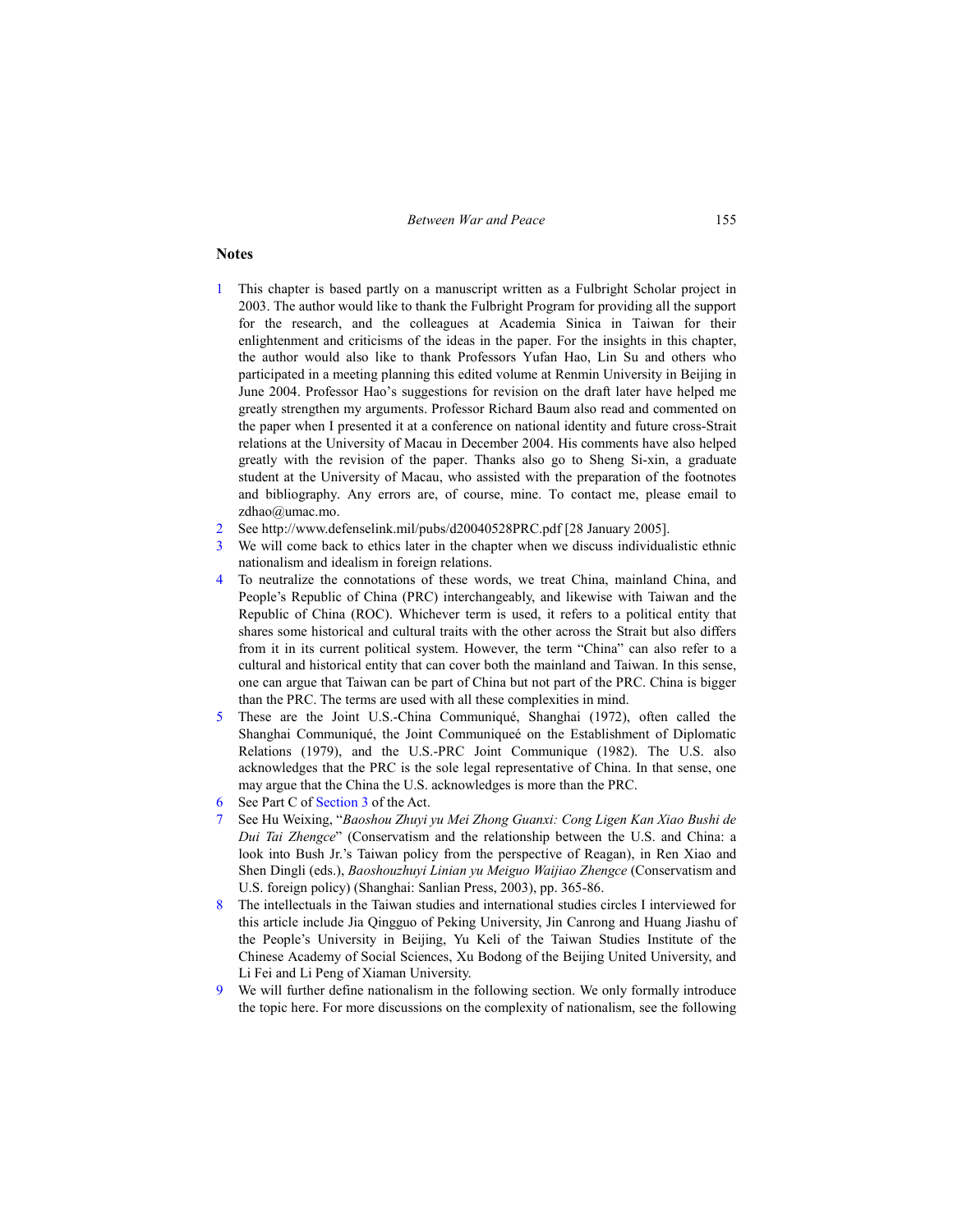books as well as other works cited elsewhere in this article: Hong Quanhu and Xie Zhenglun (eds.), *Bai Nian lai Liangan Minzuzhuyi de Fazhan yu Fanxing* (The development of and reflection on nationalism across the Taiwan Strait in the past hundred years) (Taipei: Dongwu University, 2002); Liu Qingfeng (ed.), *Minzuzhuyi yu Zhongguo Xiandaihua* (Nationalism and China's modernization) (Hong Kong: Chinese University of Hong Kong Press, 1994); Luo Zhitian, *Minzuzhuyi yu Jindai Zhongguo Sixiang* (Nationalism and modern Chinese thoughts) (Taipei: Dongwu University, 1998); and Xu Xun, *Minzuzhuyi* (Nationalism) (Beijing: Social Sciences Academic Press, 1998).

- 10 See Nicholas D. Kristof, "Missing in Action: Truth," *New York Times*, 6 March 2003.
- 11 See Ren Xiao and Shen Dingli (eds.), *Baoshouzhuyi Linian yu Meiguo Waijiao Zhengce* (Conservatism and U.S. foreign policy) (Shanghai: Sanlian Press, 2003).
- 12 This American patriotism, or nationalism, is also reflected in the voting of the U.S. congressmen and women over the "USA Patriot Act" of 2001. The Act gives broad power to the president and the attorney general, and relaxes many rules that used to protect people from unfair investigation and prosecution. The president can order any non-US citizen to be tried, at his sole discretion, by a military tribunal rather than in an ordinary criminal court. Yet, it passed the Senate with only one dissenting vote out of 100 senators, and sixty-six dissenting votes in the House with over 400 representatives (see Ronald Dworkin, "The Threat to Patriotism," *The New York Review of Books*, 28 February 2002).
- 13 For the example of Chinese government-sponsored patriotism in the post-June 4 China, see Baogang He and Yingjie Guo, *Nationalism, National Identity and Democratization in China* (London: Ashgate, 2000).
- 14 Anthony D. Smith, *Nationalism and Modernism: A Critical Survey of Recent Theories of Nations and Nationalism* (London and New York: Routledge, 1998), p. 162. Citing Chateaubriand and Walker Connor.
- 15 See Benedict Anderson, *Imagined Communities: Reflections on the Origin and Spread of Nationalism*, revised edn. (London and New York: Verso, 1991), p. 141.
- 16 *Ibid.*, p. 141.
- 17 See Earnes Gellner, *Nationalism* (New York: New York University Press, 1997), p. 58. For more discussion on this issue between ethnic groups, see Wang Fu-chang, *Dangdai Taiwan Shehui de Zuqun Xiangxiang* (The contemporary Taiwanese society's ethnic imagination) (Taipei: National Taiwan University), p. 76.
- 18 See also Zheng Yongnian, "Zhongguo Xin Yi Bo Minzu Zhuyi" (The new wave of nationalism in China), in Lin Chia-lung and Zheng Yongnian (eds.), *Minzu Zhuyi yu Lian'an Guanxi* (Nationalism and the cross-Strait relations) (Taipei: Xin Zirang Gufen Youxian Gongsi, 2001), pp. 29-30. Gellner thinks of nationalism as "a very distinctive species of patriotism," based on cultural homogeneity, groups striving to keep a literate culture going, and anonymous, fluid, mobile, and unmediated populations. So he equates nationalism with patriotism. We agree with him, but we are also saying that patriotism is derived from nationalism, although as feelings and ideology it is not always clear which comes first. See Ernest Gellner, *Nations and Nationalism* (Oxford: Basil Blackwell, 1983), p. 138.
- 19 See also Pei Minxin, "Meiguo Minzuzhuyi de Beilun" (The paradox of American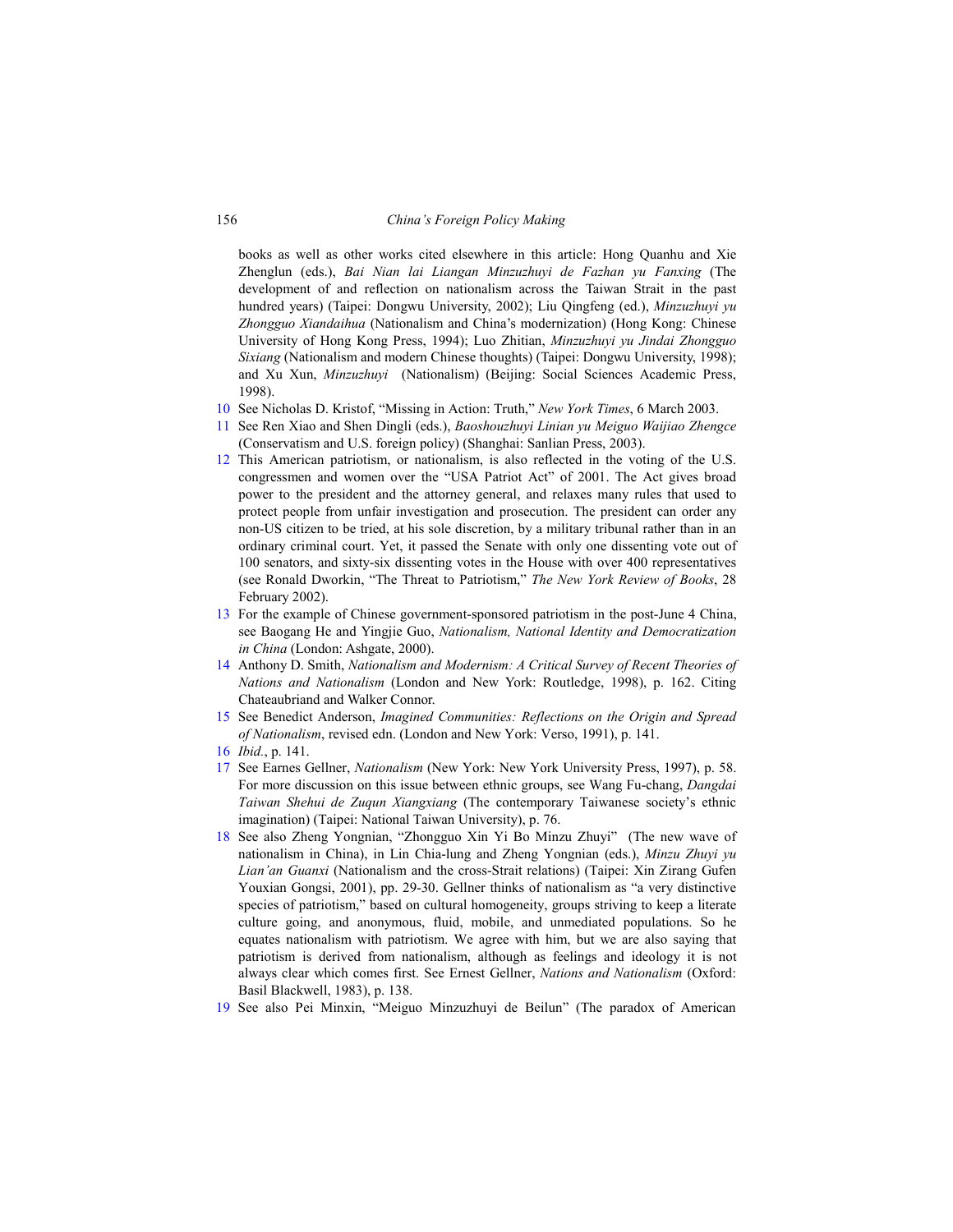nationalism), *Zhanlue yu Guanli* (Strategy and Management), 3 (2003): 51-54, for a fuller discussion on American nationalism.

- 20 See Wu Yi, "Wu Yi zai Di 56 Jie Shijie Weisheng Dahui Zongwu Weiyuanhui Shenyi." She Tai Ti An Shi de Fayan" (Wu Yi's speech on the General Committee meeting of the 56th World Health Organization Conference), (2003). www.people.com.cn/GB/shizheng/19/ 20030520/ 996742.html [28 January 2005].
- 21 For more discussion on the difficulties, frustrations, feelings of disrespect and anger caused by a situation similar to this, see also Wang, Horng-luen,"Taiwan Weihe Yao Zi Zhao Mafan" (Why does Taiwan want to "make trouble for itself?" in Lin Chia-lung and Zheng Yongnian (eds.), *Minzu Zhuyi yu Lian'an Guanxi* (Nationalism and the cross-Strait relations), pp. 267-301.
- 22 See Anthony D. Smith, *Nations and Nationalism in a Global Era* (Cambridge: Polity Press, 1995), pp. 153-60.
- 23 See *Ibid*., p. 154.
- 24 See *Ibid*., p. 155.
- 25 For this and the following quotes, see Anatol Lieven, "The Push for War," *London Review of Books* 24(19), 3 October 2002.
- 26 See Ernest Gellner, *Nations and Nationalism*, p. 1.
- 27 See John Breuilly, *Nationalism and the State*, 2nd edition (Chicago: The University of Chicago Press, 1993), p. 2; Kjell Goldmann, Ulf Hannerz and Charles Westin, "Introduction: Nationalism and Internationalism in the Post-Cold War Era," in Kjell Goldmann, Ulf Hannerz and Charles Westin (eds.), *Nationalism and Internationalism in the Post-Cold War Era* (London and New York: Routledge, 2000), p. 4.
- 28 Craig Calhoun, *Nationalism* (Buckingham: Open University Press, 1997), p. 6.
- 29 See Anderson, *Imagined Communities,* 1991.
- 30 Cited in Stein Tønnesson and Hans Antlöv, "Asia in Theories of Nationalism and National Identity," in Stein Tønnesson and Hans Antlöv (eds.), *Asian Forms of the Nation* (London: Curzon, 1996).
- 31 See John Breuilly, *Nationalism and the State*, 1993, p.8.
- 32 See E.J. Hobsbawm, *Nations and Nationalism Since 1780: Programme, Myth, Reality.* Second edition (New York: Cambridge University Press, 1992), pp. 125-7.
- 33 See Liah Greenfeld, "Democracy, Ethnic Diversity and Nationalism," in Kjell Goldmann, Ulf Hannerz and Charles Westin (eds.) *Nationalism and Internationalism in the Post-Cold War Era*, pp. 31-4.
- 34 See Baogang He and Yingjie Guo, *Nationalism, National Identity and Democratization in China*, p. 45; Jiang Yi-hua , *Ziyou Zhuyi, Minzu Zhuyi, yu Guojia Rentong*  (Liberalism, nationalism, and national identity) (Taipei: Yangzhi Wenhua , 1998), pp. 156-7, 161-76, 189-202; Smith, *Nationalism and Modernism*, pp. 125-7.
- 35 See Smith, *Nations and Nationalism*, pp. 101-2.
- 36 See Greenfeld, "Democracy, Ethnic Diversity and Nationalism," p. 36.
- 37 See Yael Tamir, *Liberal Nationalism* (Princeton, New Jersey: Princeton University Press, 1993).
- 38 See below our discussion on collectivistic ethnic nationalism.
- 39 See Greenfeld, "Democracy, Ethnic Diversity and Nationalism," p. 32.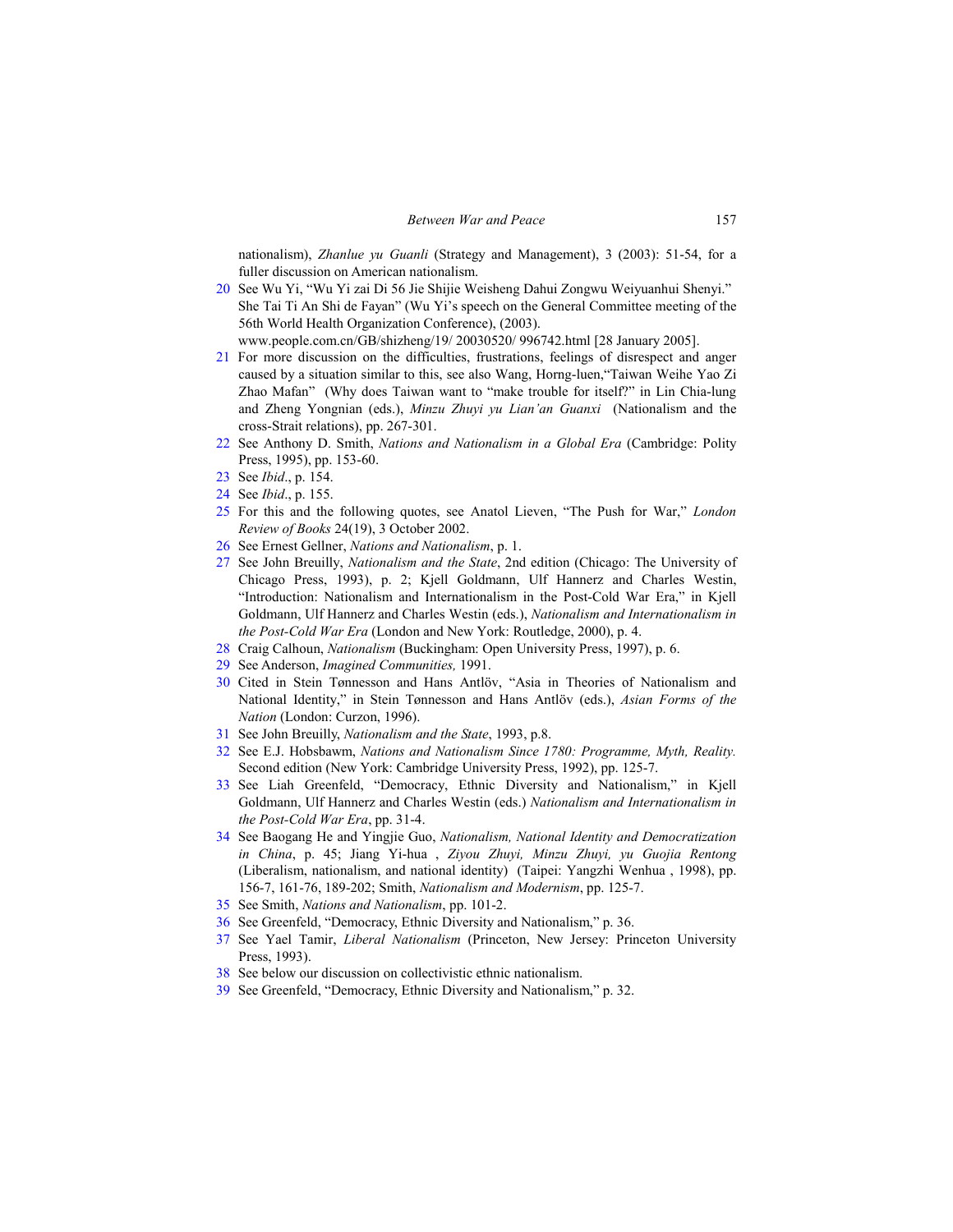- 40 See Hobsbawm, *Nations and Nationalism*; and Smith, *Nationalism and Modernism*, pp. 125-7.
- 41 See Greenfeld, "Democracy, Ethnic Diversity and Nationalism," p. 33.
- 42 Wang Fu-chang, "Taiwan Fandui Yundong de Gongshi Dongyuan: Yi Jiu Qi Jiu zhi Yi Jiu Ba Jiu Nian Liangci Tiaozhan Gaofeng de Bijiao" (Consensus mobilization of the political opposition in Taiwan: comparing two waves of challenges, 1979-1989), *Taiwan Zhengzhi Xuekan* (Journal of Taiwan political science), 1 (1996): 183-5.
- 43 Chang Mau-kuei, "Toward an Understanding of the *Sheng-chi Wen-ti* in Taiwan: Focusing on Changes after Political Liberalization," in Cheng Chung-min, Chuang Ying-chang, and Huang Shu-min (eds.), *Ethnicity in Taiwan: Social, Historical, and Cultural Perspectives* (Institute of Ethnology, Academia Sinica, 1994), pp. 133; Li Xiao-feng, *Wu Bei Shi Gou* (We are dogs) (Taipei: Qianwei Chubanshe, 1994), pp. 157- 61.
- 44 To be sure, human rights and democracy have entered the Chinese political discourse. But one may argue that they by no means have become the dominant discourse.
- 45 See http://www.globalsecurity.org/wmd/library/news/china/2004/china-040517.htm. [January 28, 2005].
- 46 See http://www.gwytb.gov.cn/zywg/zywg0.asp?zywg\_m\_id=105. [January 28, 2005].
- 47 For the set of quotes below, see Wu Yi , 2003.
- 48 In a special issue of *International Organization*, Vol. 46, No. 1, entitled *Knowledge, Power, and International Policy Coordination*, edited by Peter M. Haas, in Winter, 1992, ten authors contributed articles exporing how the networks of experts, or epistemic communities, helped nation-states create, diffuse and perpetuate ideas and practices. Their studies indicate that although state decisions are often based on political considerations, rather than experts' professional judgements, the epistemic communities have nonetheless often played a significant role in state policy making. Similarly, the September 2002 issue of *The China Quarterly* published five articles exploring how the Chinese epistemic communities influenced China's international, military, economic and public security policies. In this volume, Professor Quansheng Zhao again discusses how Chinese intellectuals and think tanks in and outside the the government make an effort to influence its foreign policymaking. While all these works focus on the role of intellectuals in a state's policymaking, my article focuses on the role of nationalism as espoused by two kinds of intellectuals or intellectual tendencies: one in support of collectivistic ethnic nationalism, and the other in support of individualistic ethnic nationalism. All of these intellectuals are part of the epistemic community, which is aparently split in its opinions. How they each strive to influence the government policy toward the U.S. in regard to Taiwan with their own nationalisms and how effective each of them are is the topic of another worthwhile research project. It will also be interesting to explore the reciprocal relationship between intellectuals and the state in this regard. For the same point, see also my 2003 book, *Intellectuals at a Crossroads: The Changing Politics of China's Knowledge Workers*, where I discussed the dynamic relationship between the state on one hand and organic, professional, and critical intellectuals on the other.

49 These expressions are taken from the websites http://www.china.com.cn/chinese/TCC/haixia/17072.htm, and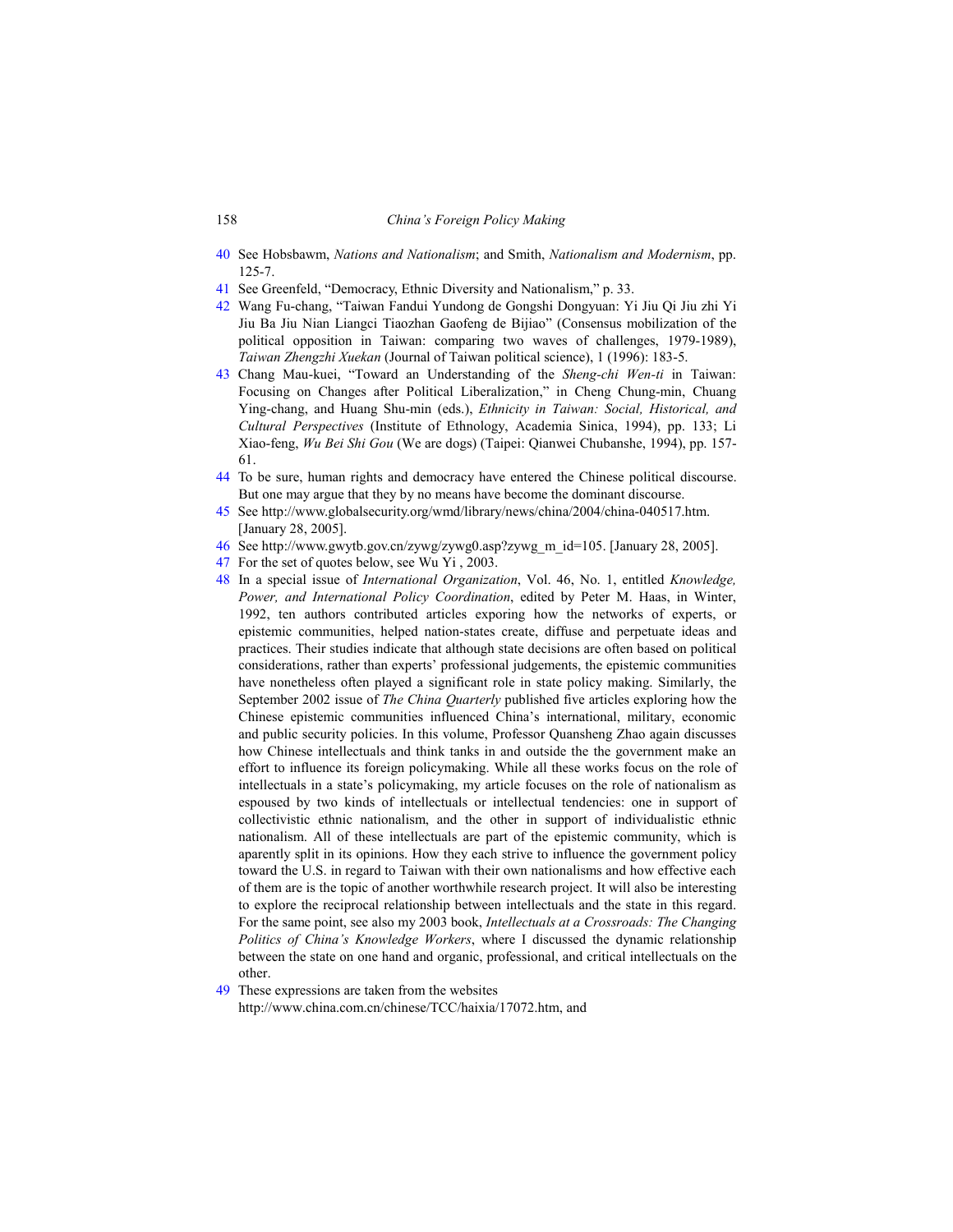http://www.chinataiwan.org/webportal/portal.po?UID=DWV1\_WOUID\_URL\_2001006 [January 30, 2005]. I am not quoting the specific authors for two reasons. First, these are sentences summarizing the typical beliefs of such intellectuals and can be found in typical official articles written by them. Second, to attach statements to specific authors run the risks of stereotyping them. In fact, individuals' views are dynamic rather than static. I do not want to cast them in one voice and as having only one view. Both the two kinds of nationalisms and the two kinds of intellectuals supporting them are ideal types, not straitjackets for governments or intellectuals to wear. It is the dynamics between types that I want to emphasize, although I do discuss them in types.

- 50 This refers to those who are not part of the think tank that provides policy suggestions to the government. They tend to be situated in colleges and universities.
- 51 Song Qiang, Zhang Zangzang, Qiao Bian, et al., *Zhongguo Keyi Shuo Bu* (China can say no) (Hong Kong: Ming Bao Press, 1996); *Zhongguo Haishi Neng Shuo Bu* (China can still say no) (Beijing: Zhongguo Wenlian Chubanshe or Chinese art and literature association press, 1996).
- 52 This is a summary of the main sentiments of the nationalism embodied in these intellectuals. Although I am again not quoting the specific authors of these words, such sentiments permeate these texts.
- 53 See a discussion between Wang Xiaodong, Wang Wencheng, Han Deqiang, Qin Hui, Ding Dong, Yang Fan, etc. at http://www1.cei.gov.cn/economist/doc/xryf/200108211506. htm [30 January 2005]; see also an article on Yang Fang and his views on Taiwan independence at http://www.cc.org.cn/luntan/china/login.php3?db=1 [October 4, 2003].
- 54 See http://www1.cei.gov.cn/economist/doc/xryf/200108211506.htm [January 30, 2005].
- 55 See Zhang Xuezhong, "*Fangzhi Taiwan Wenti Chuxian Zui Huai Jumian de Duice Sikao*" (Thoughts on how to prevent the worst case scenario on the Taiwan issue), *Zhanlue yu Guanli* (Strategy and Management), 3 (2004): 7.
- 56 See Yan Xuetong, "*Wuli Ezhi Tai Du Fali Duli de Li Bi Fenxi*" (The pros and cons of a military containment of the legal independence of Taiwan), *Zhanlue yu* Guanli (Strategy and Management), 3 (2004): 1-5.
- 57 See Shen Dingli, "*Ping 'Xin Diguo lun' jiqi Queshi*" (On the concept of "neoimperialism" and its shortcomings), in Ren Xiao and Shen Dingli (eds.) *Baoshouzhuyi Linian yu Meiguo Waijiao Zhengce* (Conservatism and U.S. Foreign Policy), pp. 159- 173; Xin Benjian, "*Meiguo Xin Baoshou Pai yu Bushi Zhengfu de 'Xin Diguo Da Zhanlue'*" (The American neo-conservatives and the Bush administration's "new empire strategy"), *Er Shi Yi Shiji Shuang Yue Kan* (Twenty-first Century Bimonthly), 4 (2003): 4-15.
- 58 According to Zhang Ming, the term "rogue super power" referring to the U.S. is first used by Samuel Huntington. See his "Zongjiao Wenhua yu Meiguo Waijiao zhong de Daode Lixiang Zhuyi" (The culture of religion and the moral idealism in the U.S.'s foreign policy), in Ren Xiao and Shen Dingli (eds.) *Baoshouzhuyi Linian yu Meiguo Waijiao Zhengce* (Conservatism and U.S. foreign policy), p. 254.
- 59 See Cai Jiahe, "*Baidong zhong de Huigui: Baoshou Zhuyi Sichao dui G.W. Bushi Zhengfu du Wai Zhengce de Yingxiang*" (The return of the policy: the influence of conservatism in the G.W. Bush administration's foreign policy), in Ren Xiao and Shen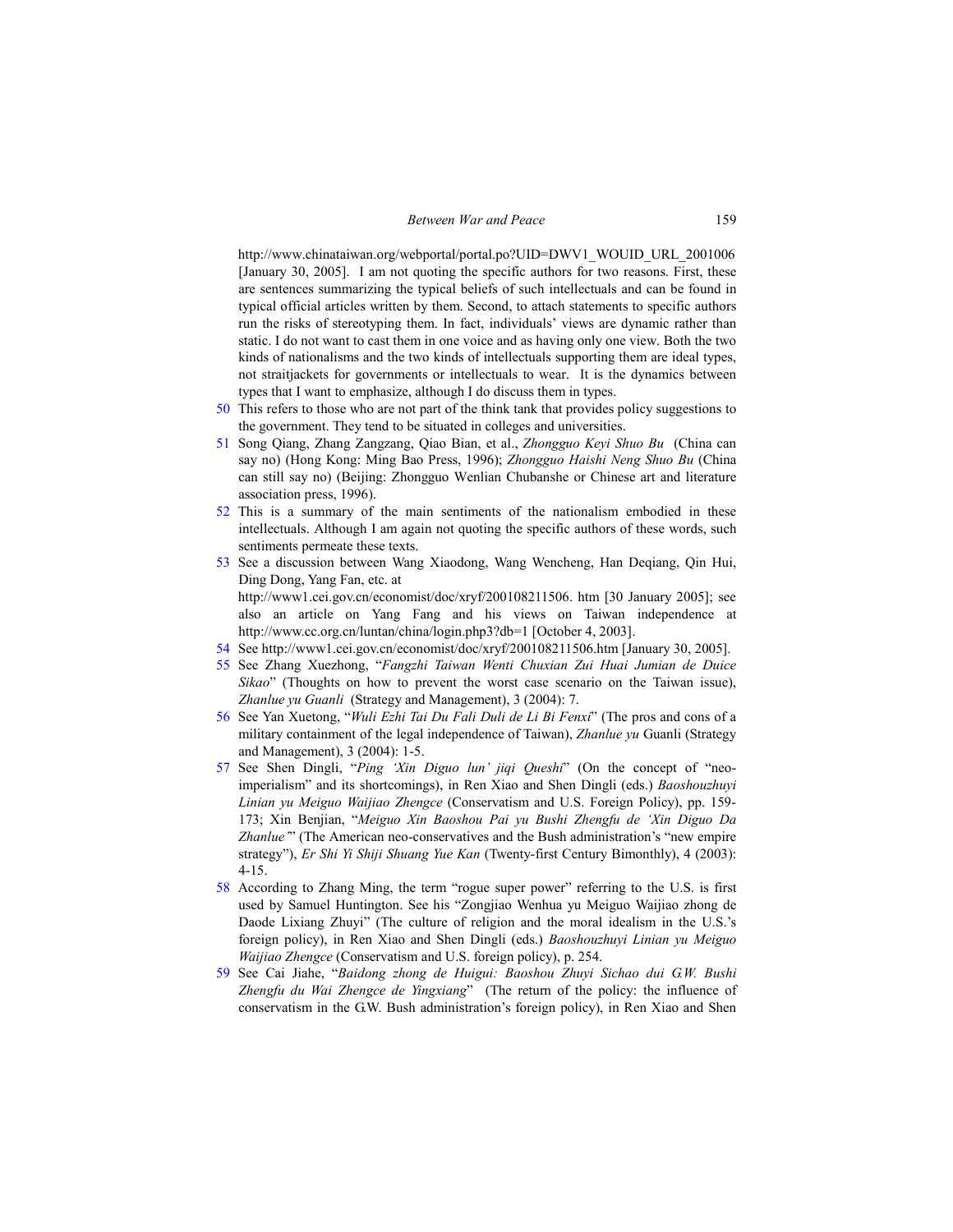Dingli (eds.), *Baoshouzhuyi Linian yu Meiguo Waijiao Zhengce* (Conservatism and U.S. foreign policy), pp. 176-98.

- 60 For the effect of the embassy bombing and spy plane collision in arousing the Chinese nationalist feelings and causing the Chinese to reevaluate Western civilization and to find their own positions, see also Joseph Cheng and Kinglun Ngok, "Chinese Nationalism and Sino-US Relations: the NATO Bombing of the Chinese Embassy in Belgrade," in Leong H. Liew and Shaoguang Wang (eds.), *Nationalism, Democracy and National Integration in China* (London and New York: RoutledgeCurzon, 2004); Hao Zhidong, "Jiushi Niandai de Minzu Zhuyi he Zhongguo de Zhishi Fenzi" (Nationalism in the 1990s and China's intellectuals), in Lin Gang and Cheng Weixing (eds.), *Taihai Liang'an de Fazhan Qianjing* (Prospects for cross-Taiwan development) (Hong Kong: Yazhou Kexue Chupanshe, 2000) on nationalism in the 1990s and early 2000s; and Ben Hillman, "Chinese nationalism and the Belgrade embassy bombing," in Liew and Wang (eds.), *Nationalism, Democracy and National Integration.*
- 61 See Zhang Jiadong, "*Qianlun Xin Baoshou Zhuyi ji dui Meiguo Duihua Zhengce de Yingxiang*" (On neo-conservatism and its influence on the U.S.'s China policy). in Ren Xiao and Shen Dingli edited *Baoshouzhuyi Linian yu Meiguo Waijiao Zhengce*  (Conservatism and U.S. foreign policy), pp. 345-64; Pan Zhongqi, "*Lue Lun Meiguo Baoshou Shili zai Meiguo Dui Tai Zhengce zhong de Zuoyong*" (On the influence of American conservatism in the U.S.'s policy toward Taiwan), in Ren Xiao and Shen Dingli (eds.) *Baoshouzhuyi Linian yu Meiguo Waijiao Zhengce* (Conservatism and U.S. foreign policy), pp. 387-405.
- 62 See http://www.defenselink.mil/pubs/d20040528PRC.pdf [30 January 2005].
- 63 See Pan Yining, "*Shixi Meiguo Jiduan Baoshou Sixiang dui Zhongmei Guanxi de Yingxiang*" (On the influence radical conservatism in China-U.S. relations) in Ren Xiao and Shen Dingli (eds.), *Baoshouzhuyi Linian yu Meiguo Waijiao Zhengce* (Conservatism and U.S. foreign policy), p. 334.
- 64 See *Ibid.*, p. 336.
- 65 See *Ibid*., p. 338; Shi Yinhong, "*Zhongguo de Waibu Kunnan he Xin Lingdao Jiti Miandui de Tiaozhan*" (China's external difficulties and the challenges facing the new collective leadership). *Zhanlue yu Guanli* (Strategy and Management), 3 (2003): 34-9.
- 66 See http://www.americans-world.org/digest/regional\_issues/china/ch\_summary.cfm [January 30, 2005].
- 67 See http://www.uscc.gov/researchreports/2004/04annual\_report.htm [10 October 2004].
- 68 See Michael Swaine, "*Mei Zhong Guanxi Haozhuan yu Taiwan Wenti*" (The improvement of U.S.-China relations and the Taiwan issue), *Zhanlue yu Guanli*  (Strategy and Management), 3 (2003): 46-50; Wang Jisi, "*Meiguo Quanqiu Zhanlue de Tiaozheng jiqi dui Zhongmei Guanxi de Yingxiang*" (The adjustment of U.S.'s global strategy and its influence on China-U.S. relations) (Beijing: Workshop on international studies in China, 13 June 2004).
- 69 Professor Quansheng Zhao's article in this volume also illustrates the connection between government policymaking and the views of organic intellectuals.
- 70 See Lucian W. Pye, "How China's Nationalism Was Shanghaied," in Jonathan Unger (eds.), *Chinese Nationalism* (Armonk, New York: M.E. Sharpe, 1996), pp. 86-112.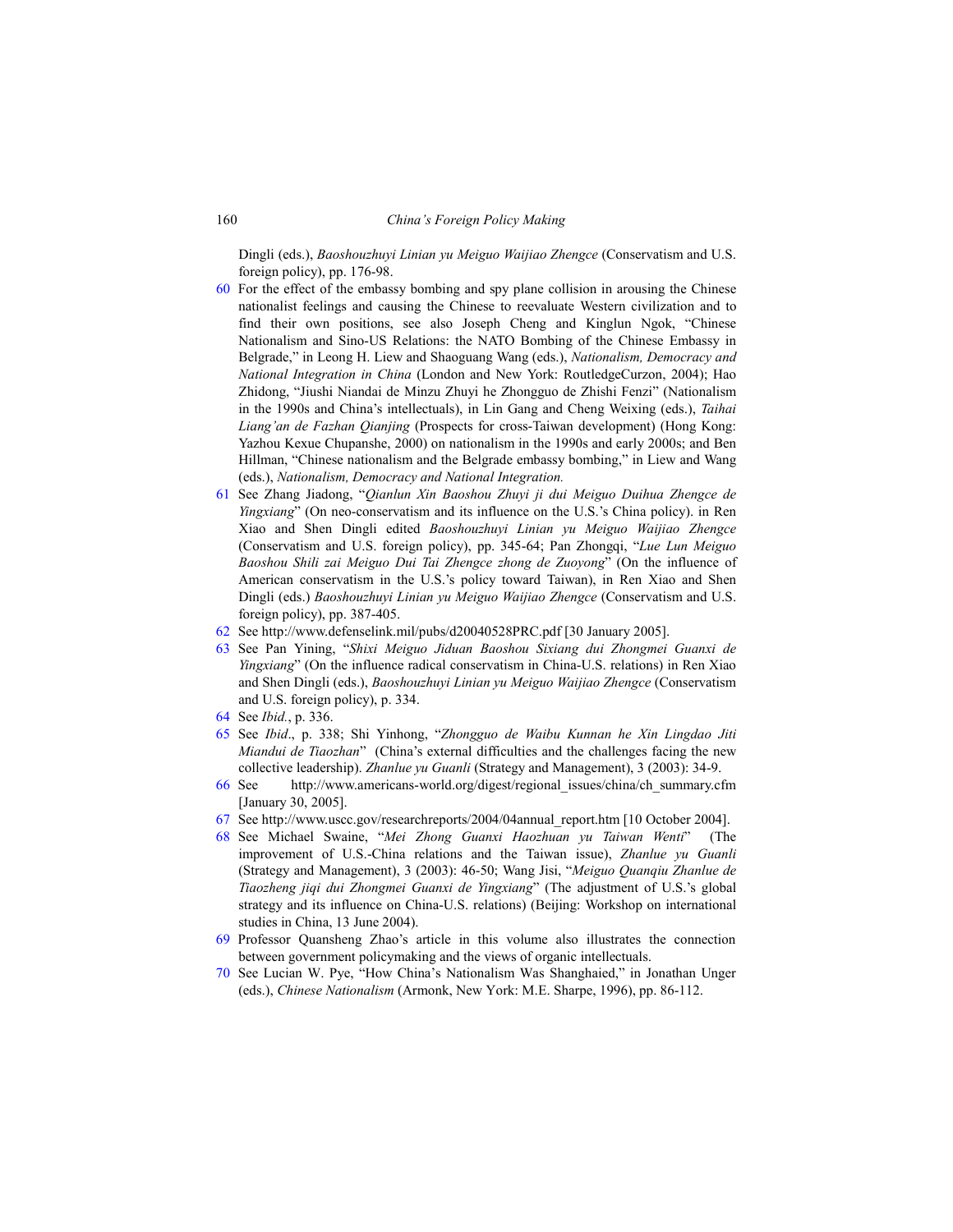- 71 See Joseph R. Levenson, *Confucian China and Its Modern Fate: A Trilogy* ( Berkeley: University of California Press, 1965).
- 72 Cited by Tamir, *Liberal Nationalism*, p. 95.
- 73 See Jiang Yi-hua, *Ziyou Zhuyi, Minzu Zhuyi, yu Guojia Rentong,* pp. 163.
- 74 See Ling Zhijun and Ma Licheng, *Huhan: Dangjin Zhongguo de Wuzhong Shengyin*  (Calling out: five voices in con-temporary China) (Guangzhou: Guangzhou Press, 1999), pp. 264-326; Liu Xiaobo, "Jiushi Niandai Zhongguo de Jiduan Minzu Zhuyi" (Radical nationalism in the China of 1990s), *Beijing Spring,* 1 (1997).
- 75 See He Jiadong, "Zhongguo Wenti Yujing xia de Zhuyi zhi Zheng" (The debate on isms in the context of China's problems), *Zhanlue yu Guanli* (Strategy and management), 6 (2000); Xiao Gongqin, "Wei Shemo Wo Fandui Jijin Minzu Zhuyi" (Why I am opposed to radical nationalism), *Ershi Yi Shiji* (Twenty-first century), 54 (1999); Xu Jilin, *Xunqiu Yiyi* (Searching for meaning) (Shanghai: Sanlian Bookstore, 1997).
- 76 See Shi Yinhong, "*Zhongguo de Waibu Kunnan he Xin Lingdao Jiti Miandui de Tiaozhan*", 2003, p. 39.
- 77 See Zhang Xuezhong, "*Fangzhi Taiwan Wenti Chuxian Zui Huai Jumian de Duice Sikao*", 2004, p. 7.
- 78 See Wang Yizhou, "*Quanqiuhua yu Dangjin Shijie: Dui Quanqiu Zhengzhi ji Zhongguo Waijiao de Jidian Sikao*" (Globalization and today's world: some thoughts on global politics and China's foreign policy) (Beijing: Workshop on international studies in China, June 13, 2004); Huang Jiashu, "*Taiwan Wenti Zouxiang*" (The trends on the Taiwan issue) (Beijing: Workshop on international studies in China, 13 June 2004).
- 79 For the need for creative ideas and the possibility of a confederation, see also  $(1)$ Cabestan, Jean-Pierre, "Cross-Strait Tensions and Their Impact on Taiwan's Domestic Politics and Security Policy," a paper presented at the conference on Perspectives on Cross-Strait Relations: Views from Europe, Taipei, Taiwan, December 8-9, 2003; (2) Chang Yachung, *Liang An Tong He Lun* (On the unification of the two sides across the Taiwan Strait) (Taipei: Sheng Zhi Wenhua Shiye Youxian Gongsi, 2000); (3) Chen Yujun, *Zhong Mei Tai Feng Yun Lu* (The vicissitudes in the relationship between China, the U.S., and Taiwan: from the conflicts across the Taiwan Strait to the confrontation between China and the U.S.) (Hong Kong: Haixia Xueshu Press, 2001); (4) Fei Xiping in Nan Fang Shuo, "Yizhong Jiji de Xin Taidu" (A positive new attitude), pp. 246-60 in Ohamae Kenichi, *Zhonghua Lianbang* (The Emergence of the United States of Chunghwa) (Taipei: Shang Zhou Chuban, 2003); (5) Ge Yong-guang, *Wenhua Duoyuan Zhuyi yu Guojia Zhenghe: Jianlun Zhongguo Rentong de Xingcheng yu Tiaozhan* (Multiculturalism and reorganization of the state: the formation and challenges of the Chinese identity) (Taipei: Cheng Chung Book Co. Ltd., 1991); (6) Kinderman, Gottfried-Karl, "Cases of Successful Rapproachement and Integration and a Roadmap to Cross-Strait Rapproachement," a paper presented at the conference on Perspectives on Cross-Strait Relations: Views from Europe, Taipei, Taiwan, December 8-9, 2003; (7) Shi Ming-Teh, *Qiu Shi zhi Chun* (The spring in the prison cell) (Taipei: Dunli Chubanshe 1990); (8) Wei Yung, "*Maixiang Minzu nei Gongtongti: Tai Hai Liang'an Hudong Moshi zhi Jiangou, Fazhan yu Jianyan*" (Toward an "intra-national union:" theoretical models on cross-Taiwan Strait interaction), *Mainland China Studies* 45/5 (2002): 1-55; (9) Yan Jiaqi, *Di San Guohe: Weilei Zhongguo de Xuanze* (The third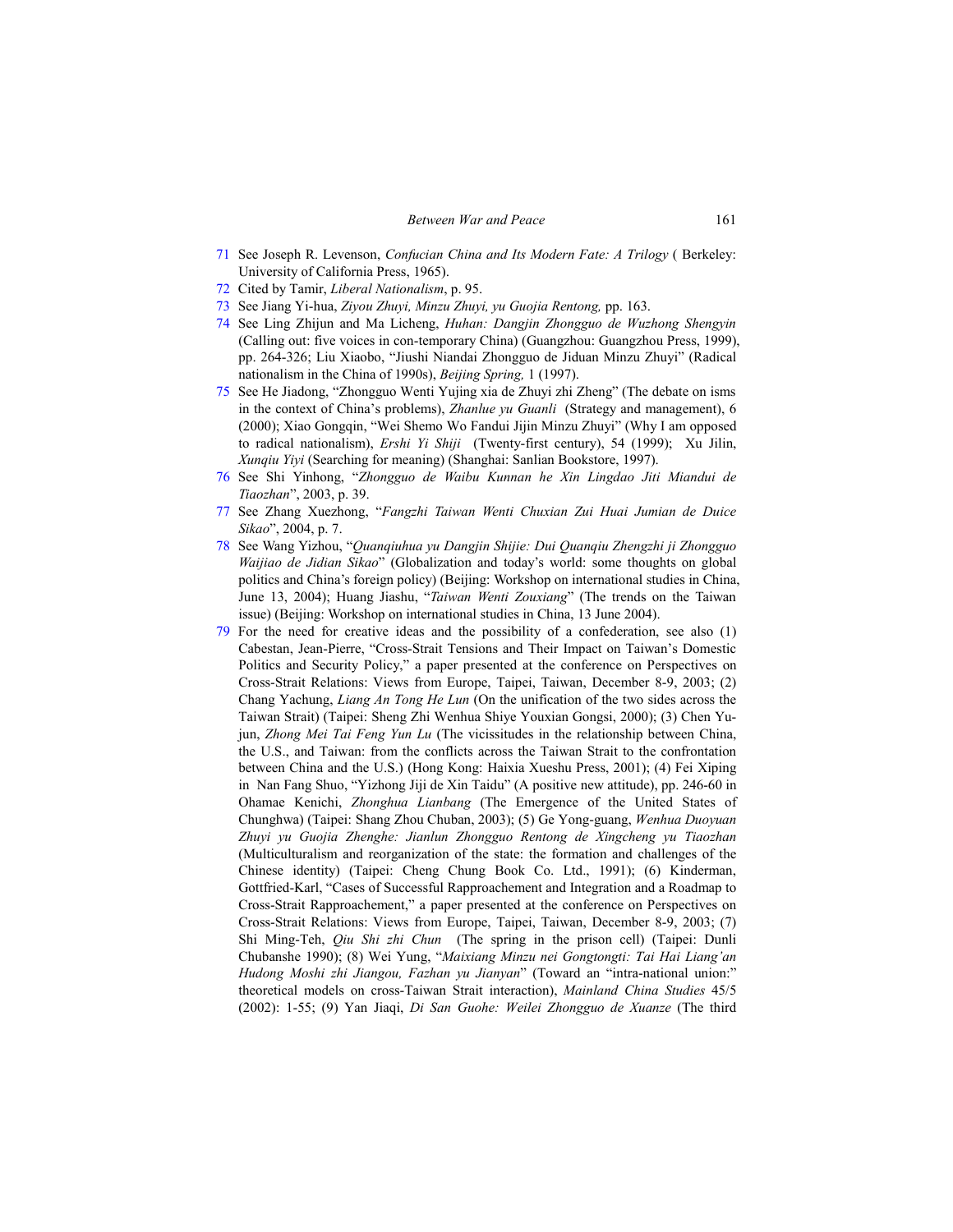republic: the choice of the future China) (Taipei: Shibao Wenhua Chuban Qiye Youxian Gongsi, 1992).

- 80 See Zhang Xuezhong, "*Fangzhi Taiwan Wenti Chuxian Zui Huai Jumian de Duice Sikao*", 2004, p. 7.
- 81 See Gao Wenqian, *Wannian Zhou Enlai* (The final years of Zhou Enlai) (Hong Kong: Mirror Books, 2003).
- 82 As I said earlier, further research needs to be done on specifically how and to what extent intellectuals believing in individualistic ethnic nationalism can affect the state's U.S. policy making with regard to Taiwan.
- 83 For Zhang's view, see *Qiao Bao* (Overseas Chinese daily), A6, March 30, 2004.
- 84 See Yan Xuetong, "*Wuli Ezhi Tai Du Fali Duli de Li Bi Fenxi*", 2004, pp. 1-5.
- 85 See Zhang Xuezhong, "*Fangzhi Taiwan Wenti Chuxian Zui Huai Jumian de Duice Sikao*", 2004, p. 7.
- 86 See http://www.defenselink.mil/pubs/d20040528PRC.pdf [30 January 2005].
- 87 See Su Ge, "*Meiguo Dui Hua Zhengce yu Taiwan Wenti*" (The U.S.'s China policy and the Taiwan issue). (Beijing: Shijie Zhishi Chubanshe, 1998), p. 146.
- 88 For this latter point, see also Su Ge (1998).
- 89 See Su Ge, "*Meiguo Dui Hua Zhengce yu Taiwan Wenti*", 1998, pp. 400-2; 651-5.
- 90 See http://www.uscc.gov/researchreports/2004/04reportpage2.pdf [October 10, 2004].
- 91 The visible consistency between the government's position and that of its organic intellectuals is some evidence of the epistemically reciprocal relationship between the two, although more research still needs to be done on how specifically that works.
- 92 The negotiations between mainland China and Taiwan regarding the direct flights of charter planes from both sides in spring 2005 are a good example of how these dynamics were played out among different parties concerned. But studies are yet to be done on specific cross-Strait issues such as this and the role of various social forces in the processes of decision-making regarding them, as I implied earlier.
- 93 A research project on the link between the government policy makers and the epistemic communities, that is, how they influence one another, will be especially interesting.

#### **Works Cited**

- Anderson, Benedict, *Imagined Communities: Reflections on the Origin and Spread of Nationalism*, revised edn. (London and New York: Verso, 1991).
- Anthony D. Smith, *Nations and Nationalism in a Global Era* (Cambridge: Polity Press, 1995).
- ------. *Nationalism and Modernism: A Critical Survey of Recent Theories of Nations and Nationalism* (London and New York: Routledge, 1998).
- Baogang He and Yingjie Guo, *Nationalism, National Identity and Democratization in China*  (London: Ashgate, 2000).
- Breuilly, John, *Nationalism and the State*, 2<sup>nd</sup> edn. (Chicago: The University of Chicago Press, 1993).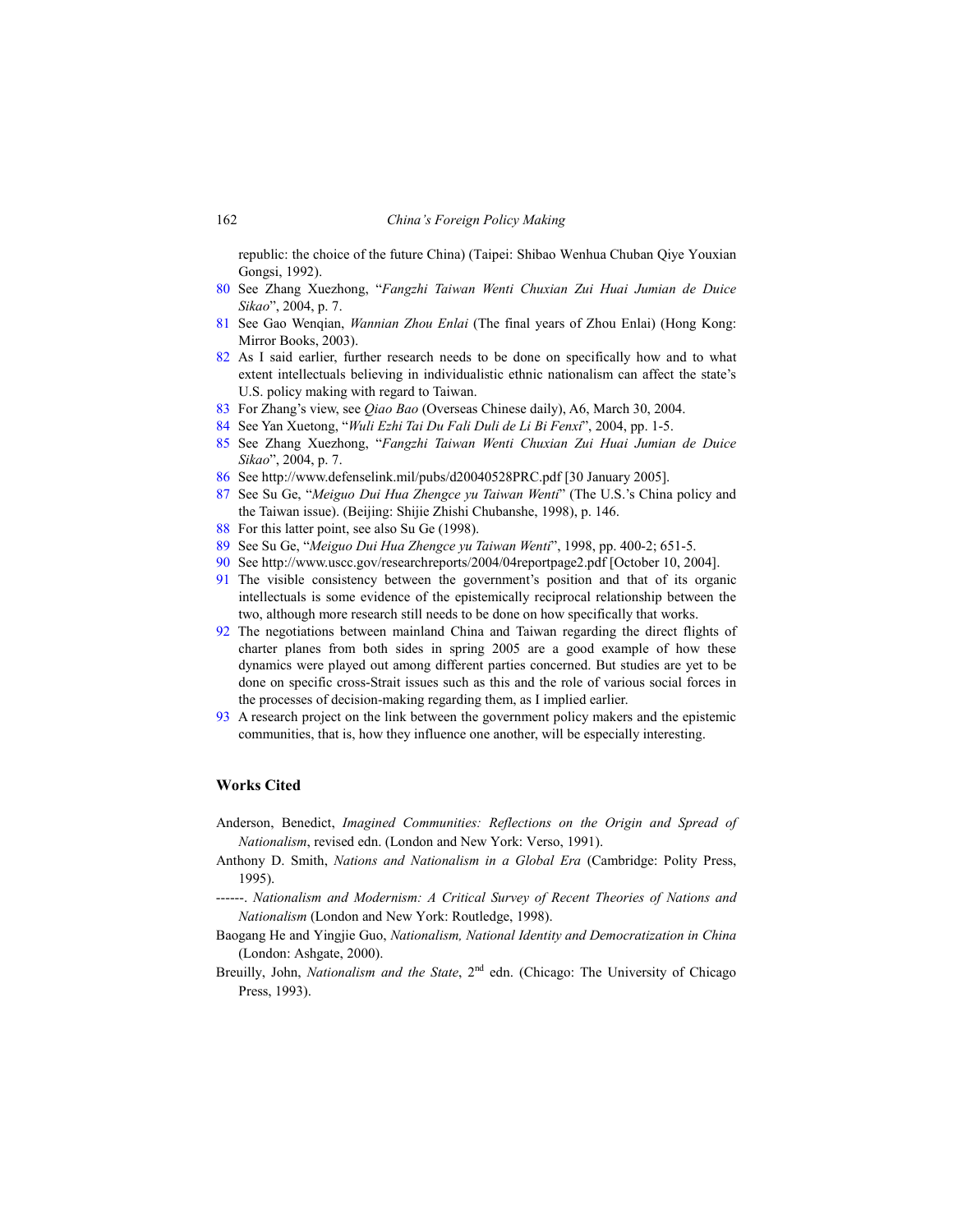- Cabestan, Jean-Pierre, "Cross-Strait Tensions and Their Impact on Taiwan's Domestic Politics and Security Policy," a paper presented at the conference on Perspectives on Cross-Strait Relations: Views from Europe, Taipei, Taiwan, December 8-9, 2003.
- Cai Jiahe 蔡佳禾, "Baidong zhong de Huigui: Baoshou Zhuyi Sichao dui G.W. Bushi Zhengfu du Wai Zhengce de Yingxiang" 擺動中的回歸: 保守主義思潮對 G.W. 布希 政府對外政策的影響 (The return of the policy: the influence of conservatism in the G.W. Bush administration's foreign policy), in Ren Xiao 任曉 and Shen Dingli 沈丁立 (eds.), *Baoshouzhuyi Linian yu Meiguo Waijiao Zhengce*  (Conservatism and U.S. foreign policy) (Shanghai: Sanlian Press, 2003), pp. 176-98.
- Calhoun, Craig, *Nationalism* (Buckingham: Open University Press, 1997).
- Chang Mau-kuei 張茂桂. "Toward an Understanding of the *Sheng-chi Wen-ti* in Taiwan: Focusing on Changes after Political Liberalization," in Cheng Chung-min, Chuang Ying-chang, and Huang Shu-min (eds.), *Ethnicity in Taiwan: Social, Historical, and Cultural Perspectives*, (Taipei: Institute of Ethnology, Academia Sinica, 1994), pp. 93- 150.
- Chang Yachung 張亞中, *Liang An Tong He Lun* 兩岸統合論 (On the unification of the two sides across the Taiwan Strait) (Taipei: Sheng Zhi 生智 Wenhua Shiye Youxian Gongsi 2000).
- Chen Yu-jun 陳毓鈞、*Zhong Mei Tai Feng Yun Lu :* 中美台風雲錄:從兩岸糾葛到中美較 量 (The vicissitudes in the relationship between China, the U.S., and Taiwan: from the conflicts across the Taiwan Strait to the confrontation between China and the U.S.) (Hong Kong: Haixia Xueshu Press, 2001).
- Cheng, Joseph and Kinglun Ngok. "Chinese nationalism and Sino-US relations: the NATO bombing of the Chinese Embassy in Belgrade," in Leong H. Liew and Shaoguang Wang (eds.), *Nationalism, Democracy and National Integration in China* (London and New York: RoutledgeCurzon, 2004), pp. 85-104.
- Dworkin, Ronald, "The Threat to Patriotism," *The New York Review of Books,* 49/3 (2002). February 28. www.nybooks.com/articles/15145 [January 30, 2005].
- Fei Xiping in Nan Fang Shuo 南方朔. "Yizhong Jiji de Xin Taidu" 一種積極的新態度 (A positive new attitude), in Ohmae Kenichi, *Zhonghua Lianbang* 中華聯邦 (The Emergence of the United States of Chunghwa), trans. Zhao Jia-yi, Liu Jin-xiu, and Huang Bi-jun (Taipei: Shang Zhou 商周 Chuban, 2003), pp. 246-60.
- Gao Wengian 高文謙, *Wannian Zhou Enlai* 晚年周恩來 (The final years of Zhou Enlai) (Hong Kong: Mirror Books, 2003).
- Ge Yong-guang 葛永光, *Wenhua Duoyuan Zhuyi yu Guojia Zhenghe: Jianlun Zhongguo Rentong de Xingcheng yu Tiaozhan* 文化多元主義與國家整合: 兼論中國認同的形成 與挑戰 (Multiculturalism and reorganization of the state: the formation and challenges of the Chinese identity) (Taipei: Cheng Chung  $E \oplus \text{Book Co.}$  Ltd. 1991).
- Gellner, Earnest, *Nations and Nationalism* (Oxford: Basil Blackwell, 1983).
- ------. *Nationalism* (New York: New York University Press, 1997).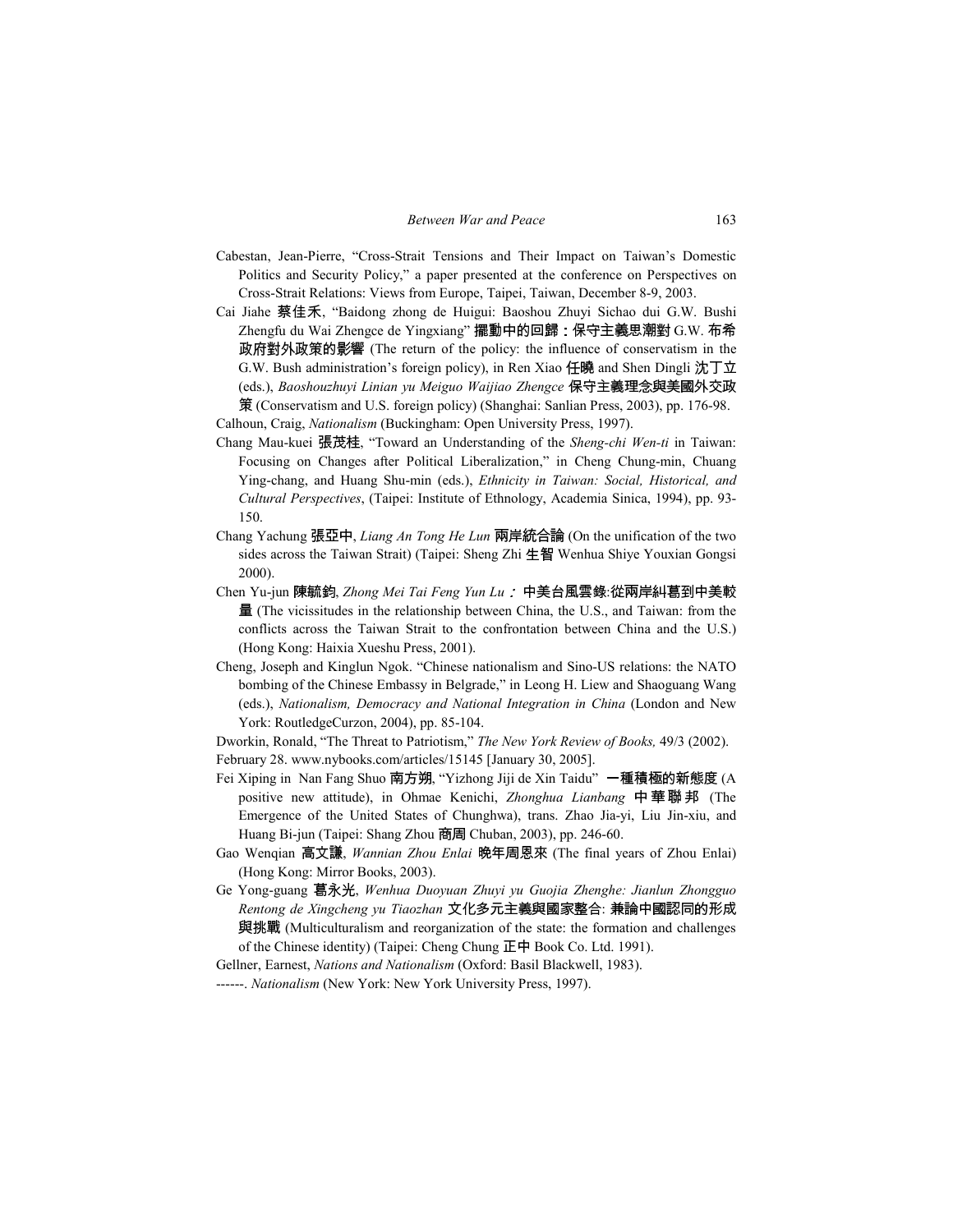- Greenfeld, Liah, "Democracy, Ethnic Diversity and Nationalism" in Kjell Goldmann, Ulf Hannerz and Charles Westin (eds.), *Nationalism and Internationalism in the Post-Cold War Era* (London and New York: Routledge, 2000).
- Hao Zhidong 郝志東, "Jiushi Niandai de Minzu Zhuvi he Zhongguo de Zhishi Fenzi" 九十 年代的民族主義和中國的知識份子 (Nationalism in the 1990s and China's intellectuals), in Lin Gang 林崗 and Chen Weixing 陳衛星 (eds.), *Taihai Liang'an de Fazhan Qianjing* 台海兩岸的發展前景 (Prospects for cross-Taiwan development) (Hong Kong: Yazhou Kexue Chupanshe 亞洲科學出版社 Asian science press, 2000), pp. 148-62.
- ------, *Intellectuals at a Crossroads: The Changing Politics of China's Knowledge Workers* (Albany: State University of New York Press, 2003).
- Haas, M. Peter (ed.), *Knowledge, Power, and International Policy Coordination*, a special issue of *International Organization*, 46/1 (1992).
- He, Baogang and Yingjie Guo, *Nationalism, National Identity and Democratization in China* (London: Ashgate, 2000).
- He Jiadong 何家棟. "Zhongguo Wenti Yujing xia de Zhuyi zhi Zheng" 中國問題語境下的 主義之爭 (The debate on isms in the context of China's problems), *Zhanlue yu Guanli* 戰略與管理 (Strategy and management), 6 (2000): 101-111.
- Hillman, Ben, "Chinese nationalism and the Belgrade embassy bombing," in Leong H. Liew and Shaoguang Wang (eds.), *Nationalism, Democracy and National Integration in China*, (London and New York: RoutledgeCurzon, 2004), pp. 65-84.
- Hobsbawm E.J., *Nations and Nationalism Since 1780: Programme, Myth, Reality*, second edn. (New York: Cambridge University Press, 1992).
- Hong Quanhu 洪泉湖 and Xie Zhenglun 謝政論 (eds.), *Bai Nian lai Liang'an Minzuzhuvi* de Fazhan yu Fanxing 百年來兩岸民族主義的發展與反省 (The development of and reflection on nationalism across the Taiwan Strait in the past hundred years) (Taipei: Dongwu University Press 東大圖書公司, 2002).
- Hu Weixing 胡偉星, "Baoshou Zhuyi yu Mei Zhong Guanxi: Cong Ligen Kan Xiao Bushi de Dui Tai Zhengce"保守主義與美中關係:從雷根看小布希的對台政策 (Conservatism and the relationship between the U.S. and China: a look into Bush Jr.'s Taiwan policy from the perspective of Reagan), in Ren Xiao 任曉 and Shen Dingli 沈丁 (eds.), *Baoshouzhuyi Linian yu Meiguo Waijiao Zhengce*  (Conservatism and U.S. foreign policy) (Shanghai: Sanlian Press, 2003), pp. 365- 86.
- Huang Jiashu 黃嘉樹, "Taiwan Wenti Zouxiang" 臺灣問題走向 (The trends on the Taiwan issue). Workshop on international studies in China, June 13, 2004, Beijing, China.
- Jiang Yi-hua , *Ziyou Zhuyi, Minzu Zhuyi, yu Guojia Rentong*  與國家認同 (Liberalism, nationalism, and national identity) (Taipei: Yangzhi Wenhua. 揚智文化, 1998).
- John Breuilly, *Nationalism and the State*, second edn., (Chicago: The University of Chicago Press, 1993).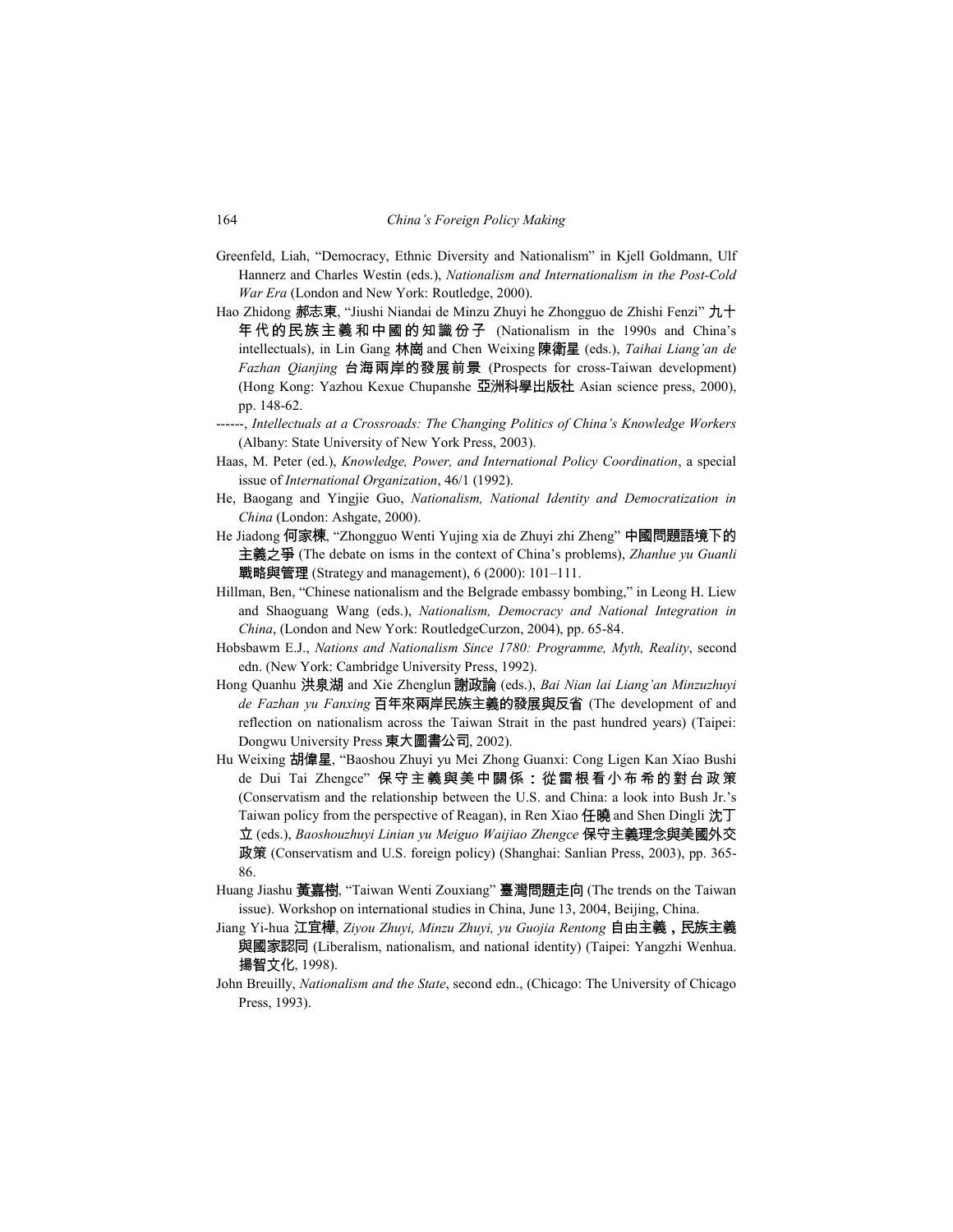- Kinderman, Gottfried-Karl, "Cases of Successful Rapproachement and Integration and a Roadmap to Cross-Strait Rapproachement," a paper presented at the conference on Perspectives on Cross-Strait Relations: Views from Europe, Taipei, Taiwan, December 8-9, 2003.
- Kjell Goldmann, Ulf Hannerz and Charles Westin, "Introduction: Nationalism and Internationalism in the Post-Cold War Era," in Kjell Goldmann, Ulf Hannerz and Charles Westin (eds.) *Nationalism and Internationalism in the Post-Cold War Era*, (London and New York: Routledge, 2000).
- Kristof, Nicholas D., "Missing in Action: Truth," *New York Times*, March 6, 2003.
- Levenson, Joseph R., *Confucian China and Its Modern Fate: A Trilogy* (Berkeley: University of California Press, 1965).
- Li Xiao-feng 李筱峰, Wu Bei Shi Gou 吾輩是狗 (We are dogs) (Taipei: Qianwei 前衛 Chubanshe, 1994).
- Li Xiguang 李西光, Liu Kang 刘康 et al. 等, *Yaomohua Zhongguo de Beihou* 妖魔化中国 的背后 (Behind the demonization of China) (Taipei: 捷幼 Jievou 出版社, 1997).
- Lieven, Anatol, "The Push for War," *London Review of Books* 24 (19), Oct. 3, 2002.
- Ling Zhijun 淩志軍 and Ma Licheng 馬立誠, *Huhan: Dangjin Zhongguo de Wuzhong Shengyin* 呼喊: 當今中國的五種聲音 (Calling out: five voices in con-temporary China) (Guangzhou: Guangzhou Press 廣州出版社, 1999).
- Liu Qingfeng (ed.) *Minzuzhuyi yu Zhongguo Xiandaihua*  (Nationalism and China's modernization) (Hong Kong: Chinese University of Hong Kong Press, 1994).
- Liu Xiaobo 劉曉波. "Jiushi Niandai Zhongguo de Jiduan Minzu Zhuyi" 九十年代中國的極 端民族主義 (Radical nationalism in the China of 1990s), *Beijing Spring* 北京之春, 1 (1997).
- Luo Zhitian , *Minzuzhuyi yu Jindai Zhongguo Sixiang*  (Nationalism and modern Chinese thoughts) (Taipei: Dongwu University 東吳大學東大 圖書公司, 1998).
- Pan Yining 潘一寧, "Shixi Meiguo Jiduan Baoshou Sixiang dui Zhongmei Guanxi de Yingxiang" 試析美國極端保守思想對中美關係的影響 (On the influence radical conservatism in China-U.S. relations), in Ren Xiao 任曉 and Shen Dingli 沈丁立 (eds.), *Baoshouzhuyi Linian yu Meiguo Waijiao Zhengce*  (Conservatism and U.S. foreign policy) (Shanghai: Sanlian Press, 2003), pp. 325-44.
- Pan Zhongqi 潘忠歧, "Lue Lun Meiguo Baoshou Shili zai Meiguo Dui Tai Zhengce zhong de Zuoyong" 略論美國保守勢力在美國對台政策中的作用 (On the influence of American conservatism in the U.S.'s policy toward Taiwan), in Ren Xiao 任曉 and Shen Dingli (eds.), *Baoshouzhuyi Linian yu Meiguo Waijiao Zhengce*  理念與美國外交政策 (Conservatism and U.S. foreign policy) (Shanghai: Sanlian Press, 2003), pp. 387-405.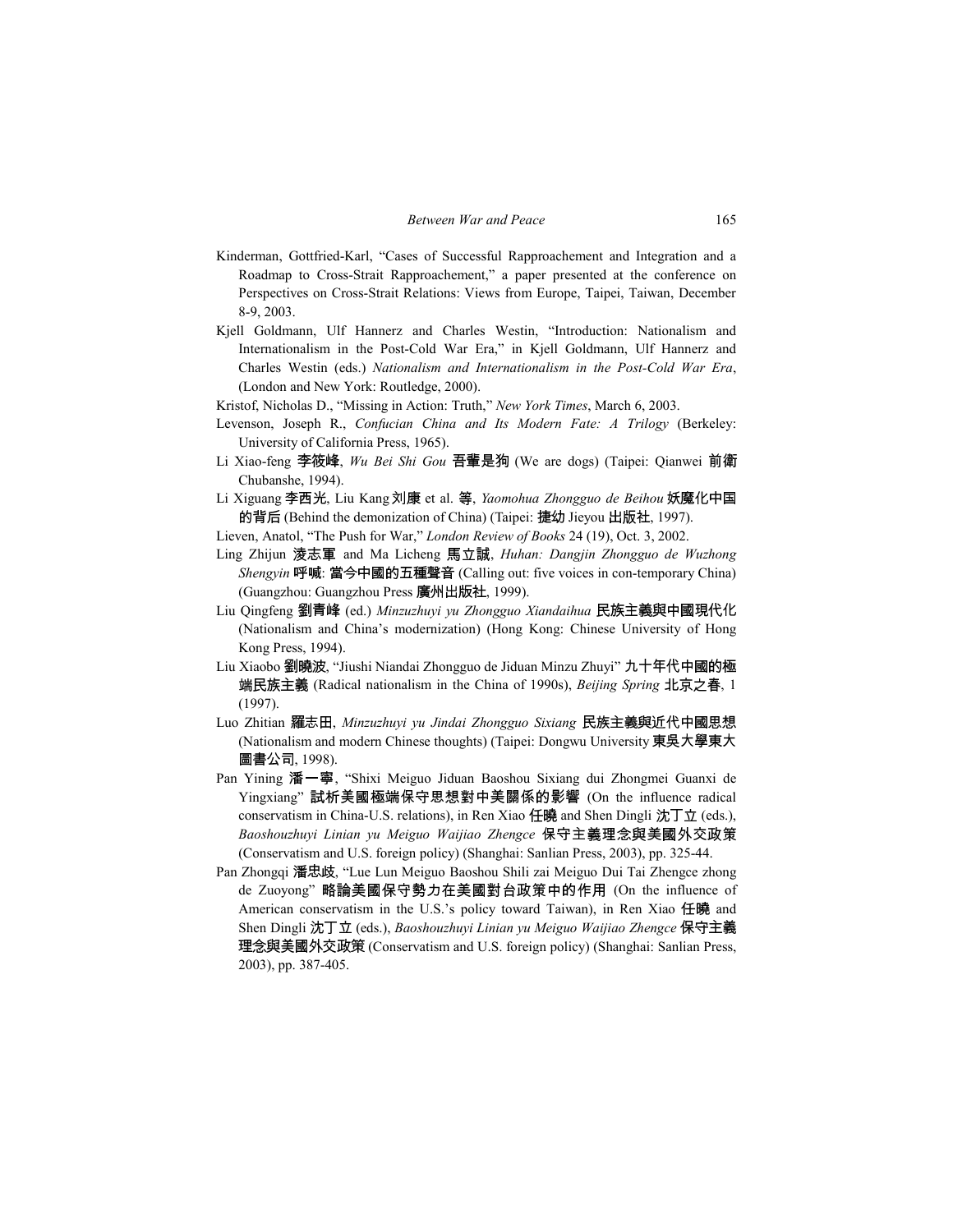- Pei Minxin 裴敏欣. "Meiguo Minzu Zhuyi de Beilun" 美國民族主義的悖論 (The paradox of American nationalism), *Zhanlue yu Guanli* 戰略與管理 (Strategy and Management), 3 (2003): 51-4.
- Pye, Lucian W., "How China's Nationalism Was Shanghaied," in Jonathan Unger (ed.), *Chinese Nationalism* (Armonk, New York: M.E. Sharpe, 1996).
- Shen Dingli 沈丁立, "Ping 'Xin Diguo lun" jiqi Queshi" 評"新帝國論"及其缺失 (On the concept of "neo-imperialism" and its shortcomings), in Ren Xiao  $\uparrow$   $\mathbb{R}$  and Shen Dingli (eds.), *Baoshouzhuyi Linian yu Meiguo Waijiao Zhengce*  外交政策 (Conservatism and U.S. foreign policy) (Shanghai: Sanlian Press, 2003), pp. 159-173.
- Shi Yinhong 時殷弘, "Zhongguo de Waibu Kunnan he Xin Lingdao Jiti Miandui de Tiaozhan" 中國的外部困難和新領導集體面對的挑戰 (China's external difficulties and the challenges facing the new collective leadership), *Zhanlue yu Guanli*  (Strategy and Management), 3 (2003): 34-9.
- Shih Ming-teh 施明德, *Oiu Shi zhi Chun* 囚室之春 (The spring in the prison cell) (Taipei: Dunli 敦理 Chubanshe, 1990).
- Song Qiang 宋強, Zhang Zangzang 張藏藏, Qiao Bian 喬邊, et al., *Zhongguo KeyiShuo Bu* 中國可以說.不 (China can say no) (Hong Kong: Ming Bao Press 香港明報出版社, 1996).
- Su Ge 蘇格, Meiguo Dui Hua Zhengce yu Taiwan Wenti 美國對華政策與臺灣問題 (The U.S.'s China policy and the Taiwan issue) (Beijing: Shijie Zhishi 世界知識 Chubanshe, 1998).
- Swaine, Michael. "Mei Zhong Guanxi Haozhuan yu Taiwan Wenti" (The improvement of U.S.-China relations and the Taiwan issue), *Zhanlue yu Guanli* 戰略與管理 (Strategy and Management), 3 (2003): 46-50.

Tamir, Yael, *Liberal Nationalism* (Princeton, New Jersey: Princeton University Press, 1993).

- Tønnesson, Stein and Hans Antlöv, "Asia in Theories of Nationalism and National Identity." in Stein Tønnesson and Hans Antlöv (eds.), *Asian Forms of the Nation* (London: Curzon, 1996), pp. 1-39.
- Wang Fu-chang 王甫昌, "Taiwan Fandui Yundong de Gongshi Dongyuan: Yi Jiu Qi Jiu zhi Yi Jiu Ba Jiu Nian Liangci Tiaozhan Gaofeng de Bijiao" 台灣反對運動的共識動員: 一九七九至一九八九兩次挑戰高峰的比較 (Consensus mobilization of the political opposition in Taiwan: comparing two waves of challenges, 1979-1989), *Taiwan Zhengzhi Xuekan* (Journal of Taiwan political science), 1 (1996): 183-5.
- -------, *Dangdai Taiwan Shehui de Zuqun Xiangxiang* 當代台灣社會的族群想像 (The contemporary Taiwanese society's ethnic imagination) (Taipei: National Taiwan University, 2002).
- Wang, Horng-luen. 汪宏倫. "Taiwan Weihe Yao 'Zi Zhao Mafan'" 台灣為何要 "自找麻 " (Why does Taiwan want to "make trouble for itself?" in Lin Chia-lung and Zheng (eds.), Yongnian Minzu Zhuyi yu Lian'an Guanxi 民族主義與兩岸關係 (Nationalism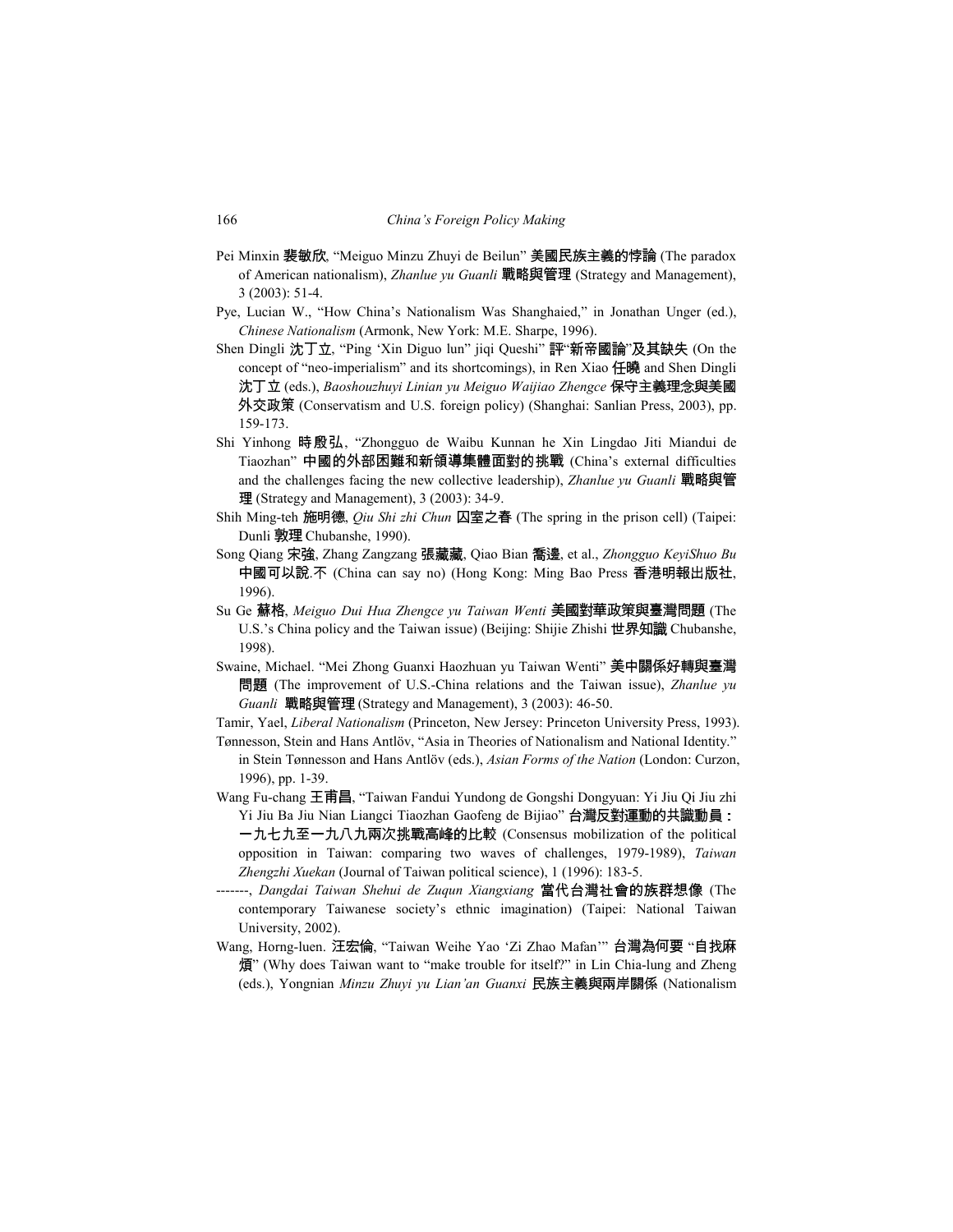and the cross-Strait relations) (Taipei: Xin Zirang 新自然 Gufen Youxian Gongsi, 2001), pp. 267-301.

- Wang Jisi 王緝思, "Meiguo Quanqiu Zhanlue de Tiaozheng jiqi dui Zhongmei Guanxi de Yingxiang" 美國全球戰略的調整及其對中美關係的影響 (The adjustment of U.S.'s global strategy and its influence on China-U.S. relations), workshop on international studies in China, June 13, 2004, Beijing, China.
- Wang Yizhou 王逸舟, "Quanqiuhua yu Dangjin Shijie: Dui Quanqiu Zhengzhi ji Zhongguo Waijiao de Jidian Sikao"全球化與當今世界:對全球政治及中國外交的幾點思考 (Globalization and today's world: some thoughts on global politics and China's foreign policy), workshop on international studies in China, June 13, 2004, Beijing, China.
- Wei Yung 魏鏞. "Maixiang Minzu nei Gongtongti: Tai Hai Liang'an Hudong Moshi zhi Jiangou, Fazhan yu Jianyan" 邁向民族內共同體: 台海兩岸互動模式之建構, 發展與 檢驗 (Toward an "intra-national union:" theoretical models on cross-Taiwan Strait interaction), *Mainland China Studies* (中國大陸研究), 45/5 (2002): 1-55.
- Wu Yi 吳儀, "Wu Yi zai Di 56 Jie Shijie Weisheng Dahui Zongwu Weiyuanhui Shenyi She Tai Tian Shi de Fayan" 吳儀在第 56 屆世界衛生大會總務委員會審議涉台提案時的 發言 (Wu Yi's speech on the General Committee meeting of the  $56<sup>th</sup>$  World Health Organization Conference) (2003),

www.people.com.cn/GB/shizheng/19/20030520/996742.html [January 30, 2005].

- Xiao Gongqin 蕭功秦, "Wei Shemo Wo Fandui Jijin Minzu Zhuyi" 為什麼我反對激進民 族主義 (Why I am opposed to radical nationalism), *Ershi Yi Shiji* 二十一世紀 (Twentyfirst century), 54 (1999).
- Xin Benjian 辛本健, "Meiguo Xin Baoshou Pai yu Bushi Zhengfu de 'Xin Diguo Da Zhanlue'" 美國新保守派與布希政府的"新帝國大戰略" (The American neoconservatives and the Bush administration's "new empire strategy"), *Er Shi Yi Shiji Shuang Yue Kan* 二十一世紀雙月刊 (Twenty-first Century Bimonthly), 4 (2003): 4-15.
- Xu Jilin 許紀霖, *Xunqiu Yiyi* 尋求意義 (Searching for meaning) (Shanghai: Sanlian Bookstore 上海三聯書店, 1997).
- Xu Xun 徐迅, *Nationalism* 民族主義 (Beijing: Zhongguo Shehui Kexue Chubanshe 中國社 會科學出版社 Chinese Social Sciences Academic Press, 1998).
- Yan Jiaqi 嚴家其, *Di San Guohe: Weilei Zhongguo de Xuanze* 第三共和: 未來中國的選擇 (The third republic: the choice of the future China) (Taipei: Shibao Wenhua Chuban Qiye Youxian Gongsi, 1992).
- Yan Xuetong 閻學通, "Wuli Ezhi Tai Du Fali Duli de Li Bi Fenxi" 武力遏制台獨法理獨 立的利弊分析 (The pros and cons of a military containment of the legal independence of Taiwan), *Zhanlue yu Guanli* 戰略與管理 (Strategy and Management), 3 (2004): 1-5.
- Zhang Jiadong 張家棟, "Oianlun Xin Baoshou Zhuyi ji dui Meiguo Duihua Zhengce de Yingxiang" 淺論新保守主義及對美國對華政策的影響 (On neo-conservatism and its influence on the U.S.'s China policy) in Ren Xiao 任曉 and Shen Dingli 沈丁立 (eds.), *Baoshouzhuyi Linian yu Meiguo Waijiao Zhengce*  (Conservatism and U.S. foreign policy) (Shanghai: Sanlian Press 2003), pp. 345-64.